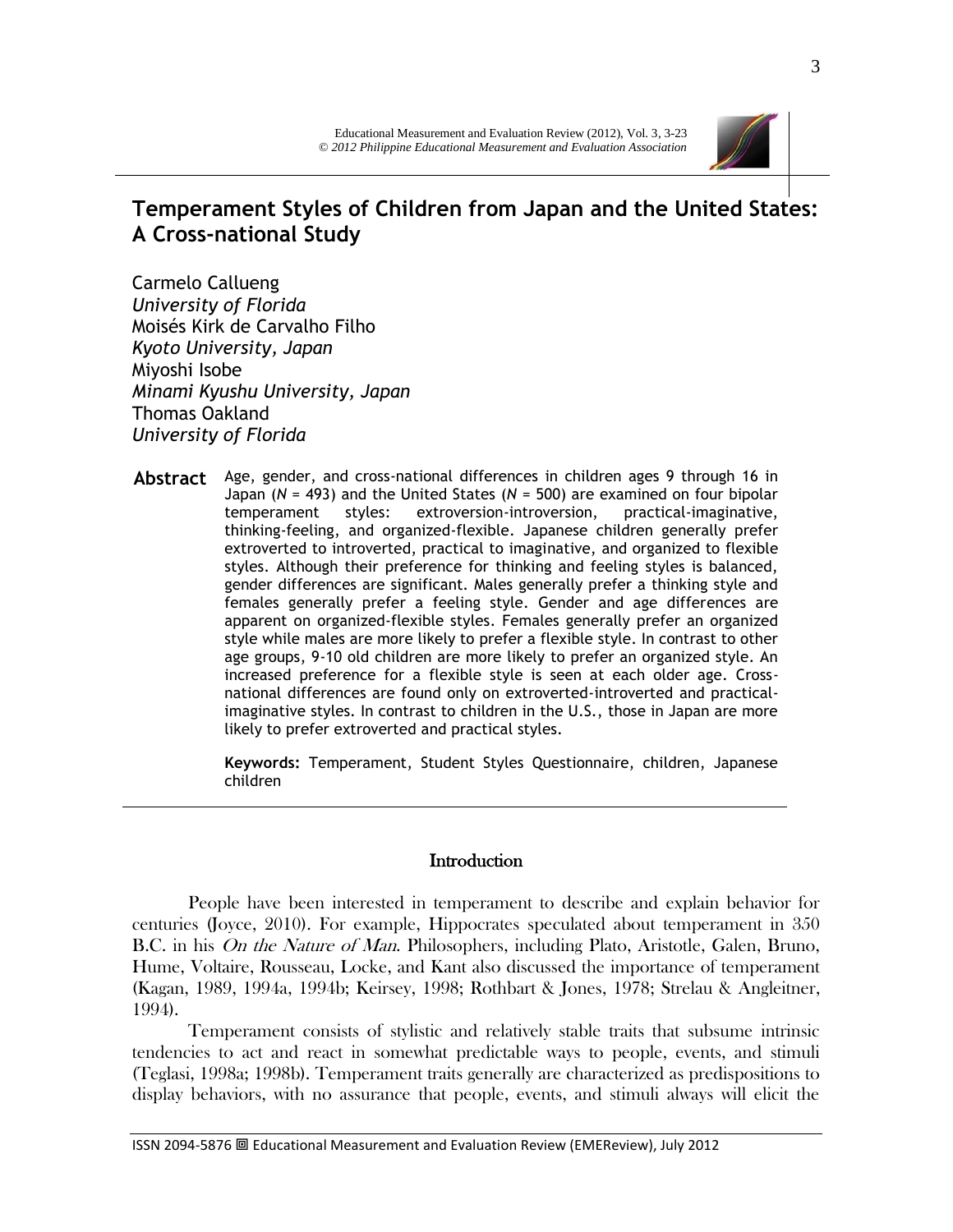same temperament behaviors. Temperament is a construct that is associated with certain behaviors. These behaviors reflect a tendency or disposition to act or react in certain ways. Temperament traits appear early in life (e. g., Thomas & Chess 1977; Goldsmith, et al., 1987) and thus are assumed to have a biological origin, one tempered both by one's environment as well as personal choice (Bates & Wachs, 1994; Goldsmith, Buss, Plomin, Rothbart, Thomas, Chess, Hinde, & McCall, 1987; Kagan, 1994; Keogh, 2003; Oakland, Glutting, & Horton, 1996). Age and gender also are assumed to influence temperament.

Children's temperament can have a substantial impact on their behaviors. Temperament is thought to influence the source for personal motivation, learning styles, peer and family relationships, and values (Bates & Wachs, 1994; Hofstede, 1980; Joyce, 2010; Keirsey & Bates, 1984; Keogh, 2003; Lawrence, 1982; Oakland, Glutting, & Horton, 1996). Temperament can account for significant variance associated with vocational interests in children as young as 8 (Oakland, Stafford, Horton, & Glutting, 2001) and may help distinguish children who are and are not gifted (Oakland, Joyce, Horton, & Glutting , 2000) as well as those who do and do not display conduct and oppositional defiant disorders (Joyce & Oakland, 2005). Style preferences of sighted and non-sighted children also were compared (Oakland, Banner, & Livingston, 2000). Thus, knowledge of children's temperament shows promise for use in understanding the impact of temperament on children's behaviors.

#### Temperament Styles Theory and Current Assessment

Jung advanced a contemporary temperament theory (1953, 1971) that helped launched considerable research and test development (Bassett & Oakland, 2009). Jung (1921, 1959) attributed individual differences to inborn, possibly genetic or physiological qualities mediated by one's environment. He emphasized the importance of two attitudes (i.e. extraversion-introversion) together with four mental functions (i.e. thinking-feeling and sensation-intuition) that impact the apprehension of stimuli. His writings focused heavily on extraversion-introversion, given his belief that they helped define important individual differences. However, for Jung, temperament is understood best by examining interactions between extroversion-introversion and the four mental functions (i. e., thinking feeling and sensation-intuition), not by focusing on each dyadic pair separately.

Briggs and Myers' successful application of Jung's theory in test form, the Myers-Briggs Type Indicator (MBTI; Myers & McCaulley, 1985), brought Jung's theory to life and set the stage for its dissemination and practical applications, with the MBTI reportedly the most widely used measure in the world (Myers et al., 1998). In developing the MBTI, Briggs and Myers utilized Jung's extroversion-introversion, separated his thinking-feeling and sensation-intuition into two separate traits, and added a fourth: judging-perceptive.

Keirsey developed the *Keirsey Temperament Sorter*, a brief self-report measure of the 16 MBTI types (Keirsey & Bates, 1970). In interpreting a person's temperament type, Keirsey believed that similarities rather than the differences are more important and that Hippocrates' idea of body fluids can be related to the four core clusters (i.e., sensingperceiving, sensing-judging, intuition-thinking, and intuition-feeling) of temperament. The revised and current version of the instrument, Keirsey Temperament Sorter®- II (Keirsey, 1998), adopted a new model that reflects the basic functions of individuals in society. Hence, the core clusters were renamed: artisan for sensing-perceiving, guardian for sensing-judging, rational for intuition-thinking, and idealist for intuition-feeling. This new model also is aligned with Plato's notion of temperament (Joyce, 2010).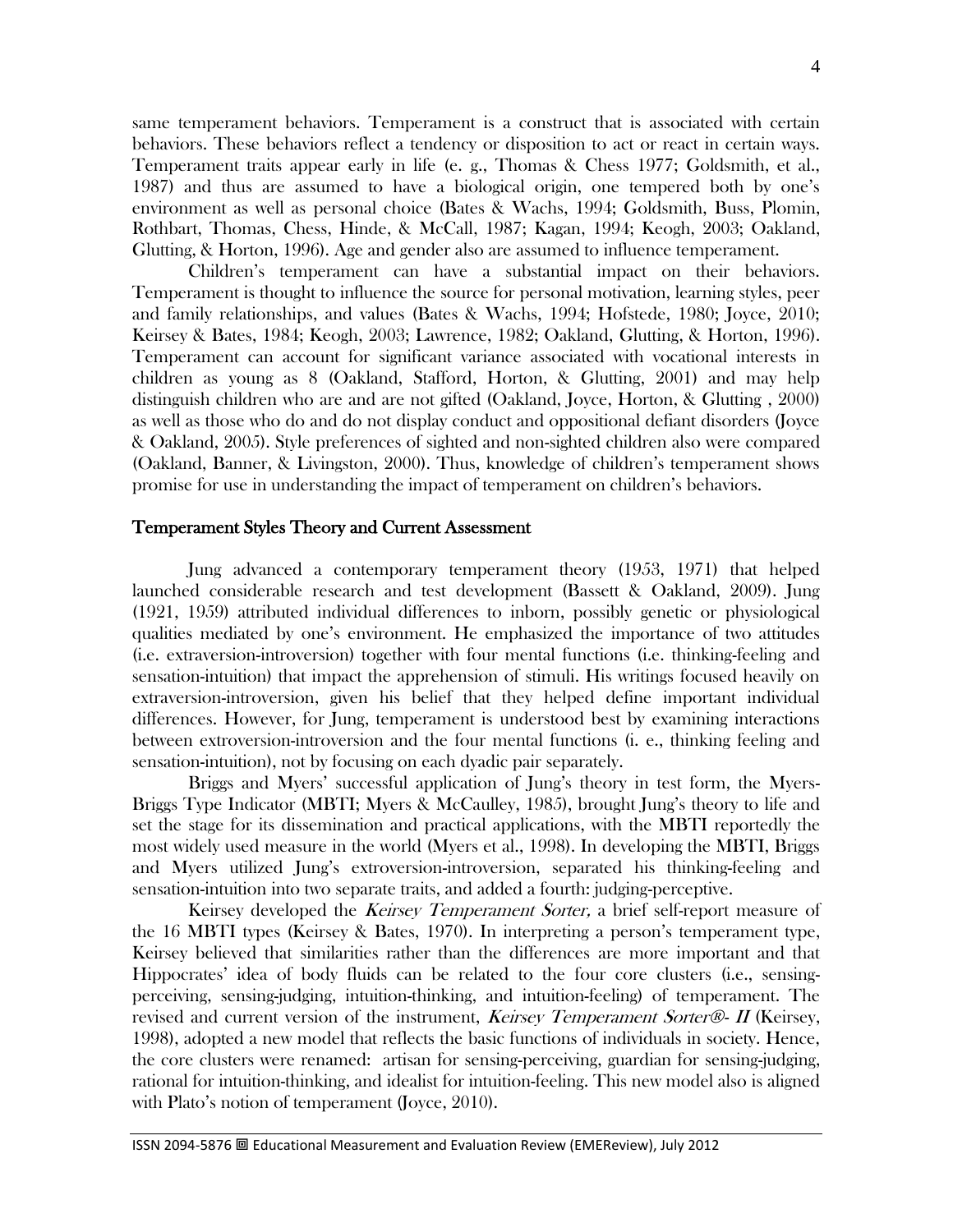Two instruments were developed that operationalized the Briggs and Myers' theory of temperament for children and youth. The Murphy-Meisgeier Type Indicator for Children (MMTIC: Meisgeier & Murphy, 1987) is a parallel measure of MBTI's temperament types in children ages seven through 18. The MMTIC was developed primarily to provide information that can be useful in understanding a child's learning process. The current version of the MMTIC is accompanied with teacher resources for classroom application of the temperament type theory (Murphy & Meisgeier, 2008).

The Students Styles Questionnaire (SSQ: Oakland et al., 1996) also assesses the four temperament traits measured by the MBTI for children and youth ages eight through 18. It has been used somewhat more widely internationally. The SSQ is based on the premise that temperament results from an interaction between biologically coded qualities, environmental qualities and personal choice. As presented in Table 1, the SSQ assesses four temperament style dimensions for ages 8-17: extroversion-introversion, practical-imaginative (consistent with the MBTI's sensing-intuitive), thinking-feeling and organized-flexible (consistent with the MBTI's judging-perceiving).

Table 1 Descriptions of Temperament Qualities (from Horton & Oakland, 1997)

## Extroversion-Introversion Styles

This dimension describes individuals' orientations to the outer world of people and events around them. Those with extroverted preferences generally are energized by contact with people, while those with introverted preferences generally derive energy from their inner world of thoughts.

| Those with an extroverted style generally        | Those with an introverted style generally                                  |
|--------------------------------------------------|----------------------------------------------------------------------------|
| learn by talking                                 | learn by reflecting and writing                                            |
| enjoy large groups                               | prefer small groups or solitude                                            |
| have many interests & friends<br>respond quickly | have a few interests and close friends<br>respond with hesitance & caution |
|                                                  |                                                                            |

## Practical-Imaginative Styles

This dimension describes individuals' orientations to ideas and experience. Those with practical preferences generally attend to facts and objects, while those with imaginative preferences generally view the world in terms of possibilities and insights.

Those with a practical style generally are Those with an imaginative style are

generally realistic/pragmatic insightful/visionary/theory oriented understand things literally enjoy metaphor/symbolism enjoy sequential learning learn by insight/intuitive leaps notice details notice themes/generalizations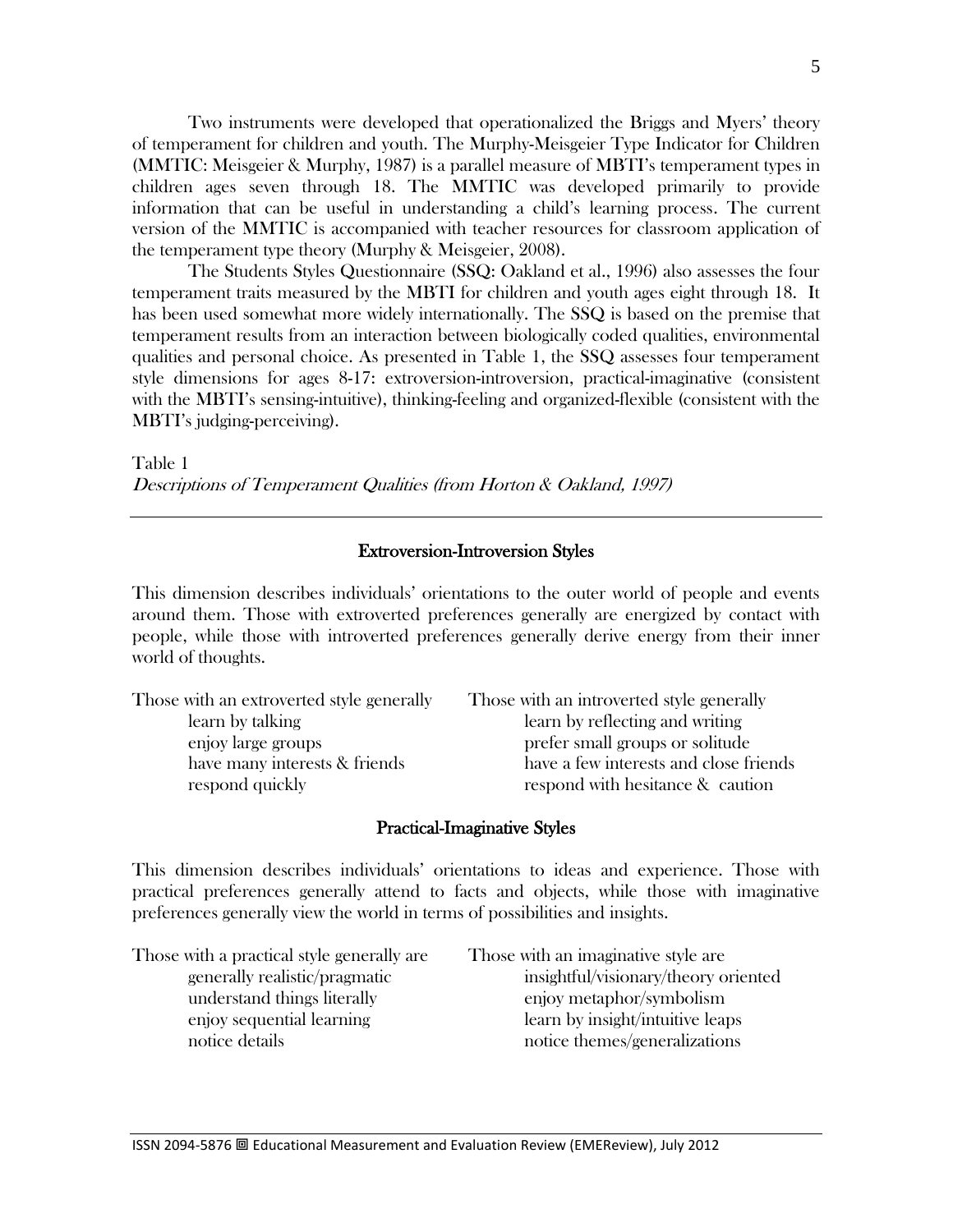## Thinking-Feeling Styles

This dimension describes individuals' orientations for making decisions. Those with thinking preferences generally use objective standards to make decisions and strive for fairness, while those with feeling preferences generally use personal standards to make decisions and strive for harmony.

| Those with a thinking style generally                                | Those with a feeling style generally                               |
|----------------------------------------------------------------------|--------------------------------------------------------------------|
| are analytical/quizzical                                             | are trusting/sympathetic/seek harmony                              |
| value logic over sentiment                                           | value sentiment over logic display                                 |
| brief/businesslike interactions<br>strive for fairness/truth/justice | are tactful/friendly interactions<br>strive for harmony/compassion |
|                                                                      |                                                                    |

## Organized-Flexible Styles

This dimension describes individuals' orientations as to when they make decisions. Those with organized preference styles generally prefer to finalize decisions and have issues settled as soon as possible while those with flexible preference styles generally prefer to delay decisions and keep their options open.

| Those with an organized style generally                 | Those with a flexible style generally                                 |
|---------------------------------------------------------|-----------------------------------------------------------------------|
| want to plan/schedule                                   | are flexible in commitments                                           |
| persist, are dependable                                 | seek opportunity for play                                             |
| keep personal space neat<br>enjoy predictable/structure | tolerate disorder of possessions<br>enjoy surprise/adaptive to change |

## Gender and Age Differences in Temperament

The United States-based New York longitudinal study reported that temperament differences between males and females appear shortly after infancy and increase with age on the following New York longitudinal study qualities: adaptability, approach/withdrawal, activity, and sensory threshold (Thomas & Chess, 1977). During the period from 4 months to 4 years, males are more adaptable and approachable than females. Between ages 8 to 12, males display higher levels of activity and sensitivity (Maziade, et al., 1986).

Older children and youth in the United States generally prefer extroverted, imaginative, and organized styles. They display age related differences on extroversionintroversion styles (i.e., a preference for extroversion increases from 8 to 13), on practicalimaginative styles (i.e., a preference for an imaginative style generally increases with age), and on organized-flexible styles (i.e., a preference for a flexible style generally increases with age) (Oakland, et al., 1996; Bassett, 2005).

Studies also identify the presence of gender differences (Oakland, et al., 1996; Bassett & Oakland, 2009). More females than males prefer feeling and organized styles while more males than females prefer thinking and flexible styles. Gender differences on thinking-feeling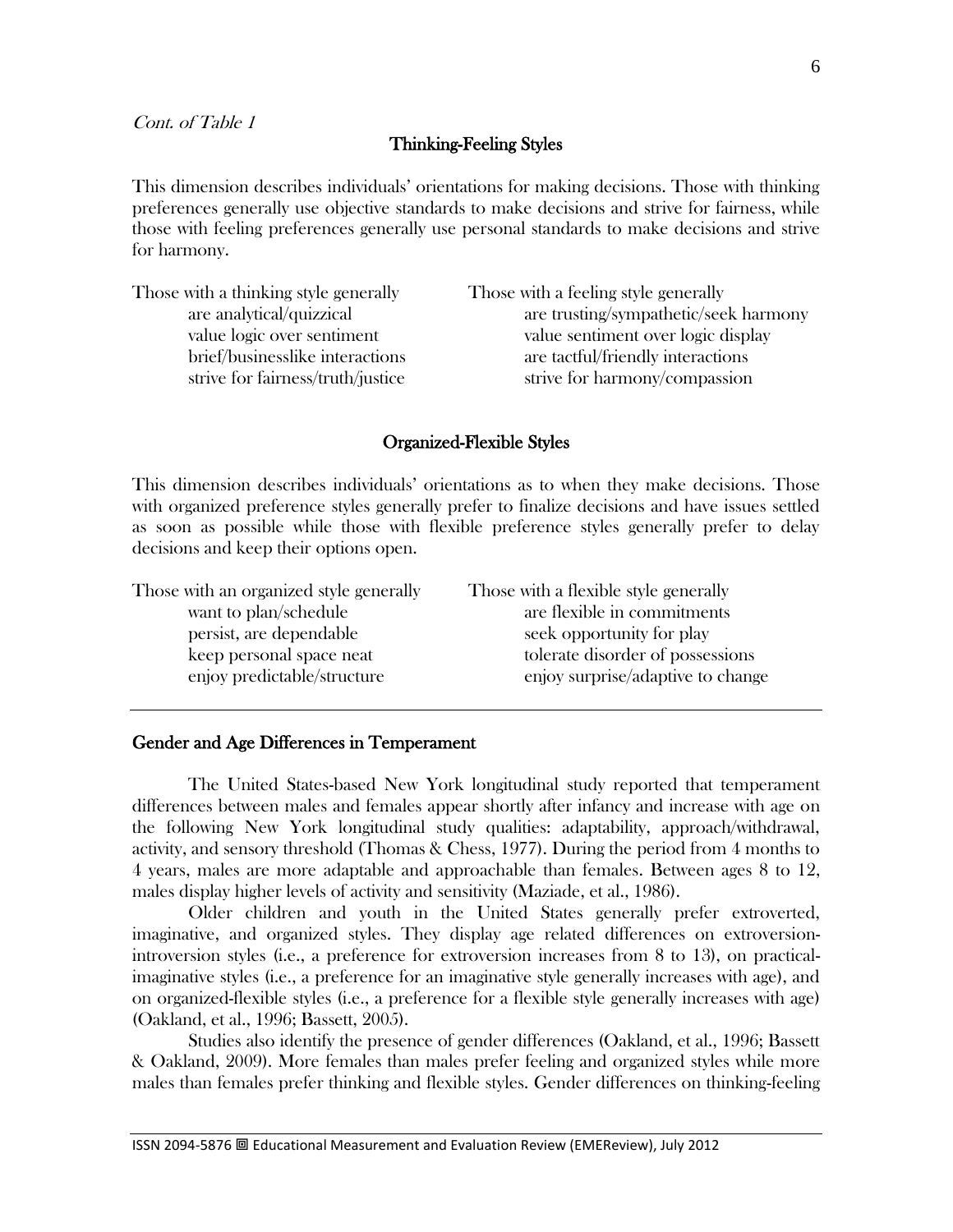appear early, at least by age 8, are sustained through adulthood, and may be universal (Myers & McCaulley, 1985; Hammer & Mitchell, 1996; Myers, et al., 1998).

#### Cross-National Studies of Children's Temperament

 Research in the behavioral sciences increasingly reflects a need for cross-national information (Achenbach & Rescorla, 2007; Byrne, Oakland, Leong, van de Vijver, Hambleton, Cheung, & Bartram, 2009; Wedding & Stevens, 2004). Such research examines the degree to which psychological traits or behaviors are consistent among people who live in countries that differ by culture (Byrne et. al., 2009; Strelau & Angleitner, 1994). An understanding of children's temperament from a cross-national perspective is important in light of international interest in temperament as well as the continuing debate concerning the extent to which temperament constructs are biologically or environmentally rooted (Joyce, 2010). Cross-national studies of temperament may provide evidence for temperament being biologically rooted and intrinsic to the individual and therefore forms universal human traits. Alternatively, studies may show temperament to be environmentally rooted. Information on temperament qualities in children and youth also may help establish the possible age of onset of temperament differences.

Research by Oakland and his colleagues is cognizant of emic and etic approaches (Berry, Poortinga, Segall, & Dasen, 1992) in their international studies of children's temperament, including children in Australia (Oakland, Faulkner, & Bassett, 2005), Costa Rica (Oakland & Mata, 2007), Gaza (Oakland, Alghorani, & Lee, 2006), Greece (Oakland & Hatzichristou, 2010), Hungary (Katona & Oakland, 2000), India (Oakland, Singh, Callueng, & Goen, 2011), Nigeria (Oakland, Mogaji, & Dempsey, 2006), People's Republic of China (Oakland & Lu, 2006), Pakistan (Oakland, Callueng, Rizwan, & Aftab, 2011), Romania (Oakland, Illiescu, Dinca, & Dempsey, 2009), Samoa (Callueng, Lee Hang, Gonzales, Ling-So'o, & Oakland, 2011), South Africa (Oakland & Pretorisus, 2009), South Korea (Oakland & Lee, 2010), United States (Bassett & Oakland, 2009), Venezuela (Leon, Oakland, Wei, & Berrios, 2009), and Zimbabwe (Oakland, Mpofu, & Sulkowski, 2007).

Emic approaches examine culture-specific traits while etic approaches examine whether traits and behaviors are universal and independent of one or more cultures. Initial research on any trait typically is directed toward describing the trait. Thus, the general purposes of this cross-national research are first to examine commonly displayed temperament traits of children within a country or region and then compare them with children in other countries or regions. This strategy is consistent with cross-national studies by McCrae and Costa (1997) and others (e. g., Berry, Poortinga, Segall, & Dasen, 1992; Macdaid, McCaulley, & Kainz, 1991; Plomin & Dunn, 1986) that examine the possible universality of temperament and personality traits.

## Current Study

The primary purpose of this research is to describe temperament style preferences in a sample of Japanese students at four age groups, to examine possible influence of gender and age, and to compare their temperament style preferences with children in the U.S. A discussion of temperament styles preferences among U.S. children, including age and gender differences, is not a primary focus of this study and can be found elsewhere (Oakland et al, 1996; Bassett, 2005; Bassett & Oakland, 2009). Data on U.S. children are included to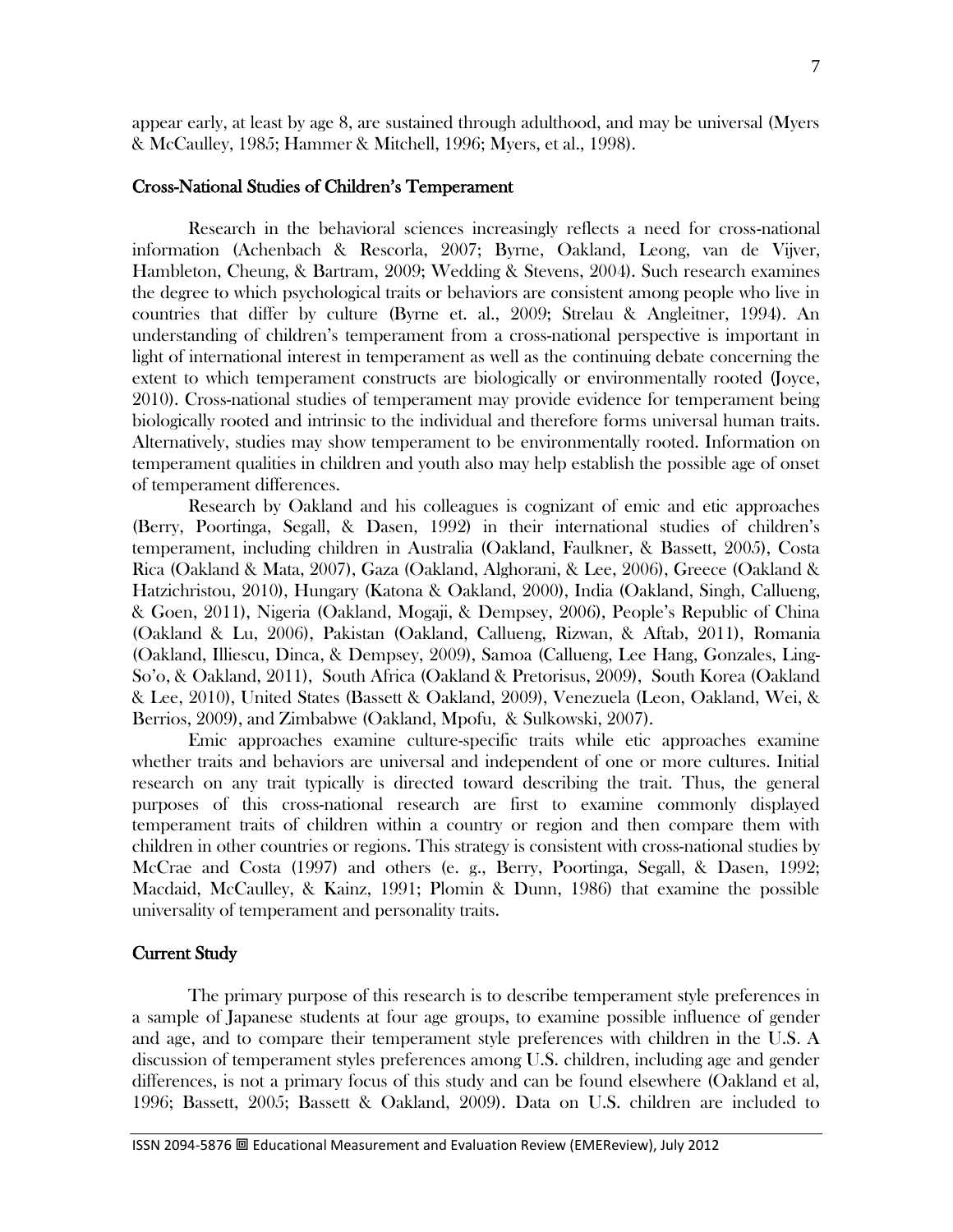provide a direct cross-national comparison.

The following questions are addressed in this study: Do Japanese children display differences in their preferences for extroversion-introversion, practical-imaginative, thinkingfeeling, or organized-flexible styles? Do gender and age influence temperament styles preferences? Do Japanese and U.S. children differ in their preferences for these styles?

# Method

#### **Participants**

A sample of 493 Japanese children was drawn from four public schools in Miyakonojo, a city of 170,000 inhabitants and one of the main metropolitan areas in the southern Kyushu region in Japan. The sample formed the following four age groups:  $9-10$  (*n* = 147, 49% males) 11-12 ( $n = 141$ , 43% males), 13-14 ( $n = 93$ , 56% males), and 15-16 ( $n =$ 112, 44% males). All children came from lower to upper middle class families.

A sample of 500 U.S. children was drawn from the U.S. Student Style Questionnaire's standardization sample (Oakland et al., 1996). The sample formed the following four age groups with approximately 50% males in each group: 9-10  $(n = 112)$  11-12  $(n = 164)$ , 13-14  $(n = 149)$ , and 15-16 ( $n = 75$ ). The U.S. standardization data were designed to reflect 1990 U.S. Bureau of the Census data. Thus, the US sample is stratified on five variables: age, gender, race/ethnicity, geographic region, and school type. The subject pool of 7,902 public and private school children ranged in ages 8 through 17 years. Three racial/ethnic groups (Whites, Blacks, and Hispanics) were represented proportionately; approximately 50% were males in each racial-ethnic group.

#### Measure

The Student Styles Questionnaire (SSQ; Oakland, Glutting, & Horton, 1996) is patterned after the Jungian constructs popularized by the Myers-Briggs Type Indicator (Myers & McCaulley, 1985). The SSQ, a self-report paper and pencil group administered measure of temperament type for children ages 8 through 17, is completed within approximately 20 minutes. Each of its 69 forced-choice items has two alternatives that provide for an assessment of preferred behaviors associated with one of four bipolar traits: extroversion (E) or introversion (I), practical (P) or imaginative  $(M)$ , thinking  $(T)$  or feeling (F), and organized (O) or flexible (L). The EI scale has 23 items, the PM scale has 16 items, the TF scale has 10 items, and the OL scale has 26 items. Additionally, 6 items provide information simultaneously on two scales.

Test-retest reliability coefficients derived over an 8 month period, are .80, .67, .70, and .78 for EI, PM, TF, and OL respectively. Results of factor analyses studies indicate the SSQ's factor structure is consistent and stable for U.S. children who differ by age, gender, and racial-ethnic group (Stafford & Oakland 1996a; 1996b). Factor analytic studies of data from children from seven countries generally found a stable factor structure and thus support the use of the SSQ internationally (Benson, Oakland, & Shermis, 2009). External validity, using contrasted groups, convergent validity, and divergent validity, provides additional strong support for the SSQ's validity (Oakland et al., 1996).

Psychometric properties of the SSQ Japanese version were examined with data from the current sample. Results of the confirmatory factor analysis using robust maximum likelihood as estimator and item parcels as factor indicators suggest that the data yield an acceptable fit of a four-factor model of temperament as measured by the SSQ:  $\chi^2(38)$  =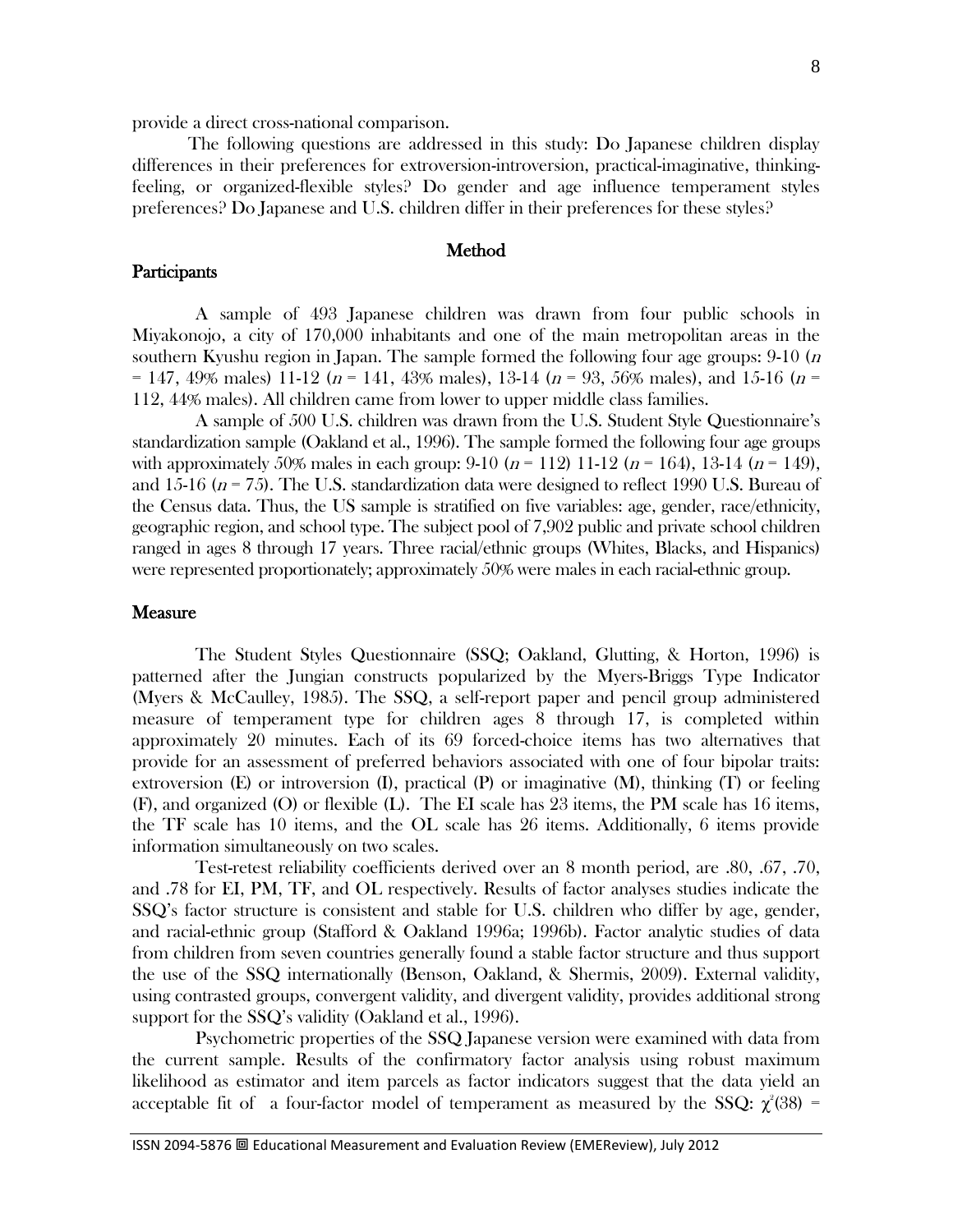90.72,  $p \le 0.001$ ; RMSEA =  $0.05$  CFI =  $0.95$ ; and TLI = 0.92. All item parcels load appreciably on their corresponding factors, ranging from .47 to .79. Factor correlations generally were low and not significant except for PM and OL  $(r = .29)$ . The internal structure of the SSQ Japanese version is consistent with previous studies (i.e., Benson, Oakland, & Shermis, 2009; Oakland et al., 1996; Stafford & Oakland 1996a; 1996b)

Cronbach's alpha coefficients  $\alpha$  of scores from SSQ Japanese version were estimated for each temperament trait using dichotomous item responses. Results indicated acceptable reliability of responses for EI, TF, and OL with alpha coefficients equal to .78, .62, and .73, respectively. Alpha coefficient of .54 for PM suggests a marginal reliability of item responses. These coefficients are considered tentative as Cronbach's alphas underestimate reliability of items with less than five response categories like that used in the SSQ (Zumbo, Gaddermann, & Zeisser, 2007).

## Procedure

Translation of the SSQ for use with Japanese children was accomplished through the back translation sequential method (Hambleton et al., 2005). The SSQ's 69 items and directions were reviewed by the second and third authors (one of whom is native to Japan) who live and work at Japanese universities. They found them to be generally suitable for Japanese children and consistent with their culture. The items and directions for administration were translated separately into Japanese by the two aforementioned authors and their discrepancies were resolved by mutual agreement of the most developmentally and culturally appropriate translation. Subsequently, a professor native to Japan and is competent in both Japanese and English languages was requested to back translate the SSQ into English. Except for minimal syntax and sentence structure differences, the SSQ items in the Japanese and English versions were found to be equivalent by content meaning. Given the extensive work and familiarity of the third author with Japanese children, a pilot study of the SSQ Japanese version was deemed unnecessary. Hence, the translated test was administered to a sample of Japanese children consistent with the administration procedures described on the SSQ record form.

#### Data Analysis

Temperament typically is considered to be a type rather than a continuous quality (Bassett, 2005; Bassett & Oakland, 2009; Buss & Plomin, 1984; Hall & Lindzey, 1978; Jung, 1946; Lawrence, 1982; Macdaid, McCaulley, & Kainz,1991; Plomin, & Dunn, 1986; Rothbart & Jones, 1998; Teglasi, 1998b; Thomas & Chess, 1977). Personality also can be and often is viewed in its type form (McCrae & Costa, 1997). This belief guided the data interpretation methods.

The frequency of Japanese and U.S. children who express a preference for each of the eight styles was determined in the following fashion. Individual responses on each of the 69 items were examined to determine whether a child selected more options from one of the two bipolar types. For example, among the 23 extroversion-introversion items, children who selected more extroverted than introverted options were classified extroverted. Conversely, children who selected more introverted options were classified introverted. Children who selected an equal number of options on a scale (e. g., extroversion-introversion) displayed no discernable preference on that bipolar type and thus were dropped from subsequent analyses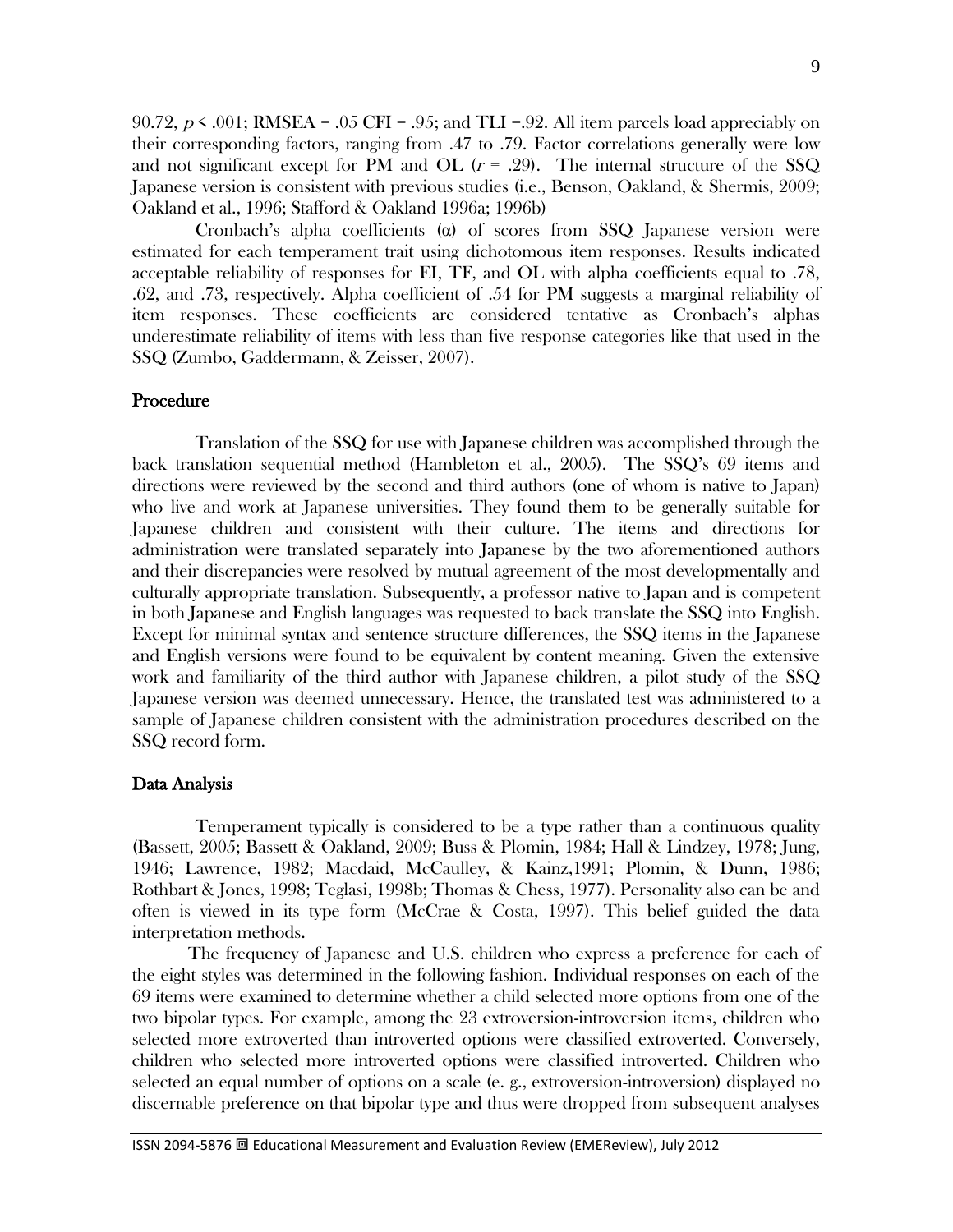on that scale. Less than 5% of the sample was excluded from one of the four bipolar types due to their experiencing an equal number of item preferences on one of the four scales.

Preliminary analysis involved the use of chi-square  $(\chi^2)$  test to determine whether the frequency of Japanese children who preferred either extroversion or introversion, practical or imaginative, thinking or feeling, and organized or flexible styles differ significantly in reference to the total group. Logistic regression was used to examine the influence of age, sex, and country in differentiating the preferences of children in the four bipolar temperament traits. Logistic regression is deemed appropriate when the purpose is to predict categorical group membership (e.g., extroverted vs. introverted styles) based on variables that are either continuous or discrete (Tabachnick & Fidell, 2006). Logistic regression analyses were conducted for each of the temperament traits to assess the extent to which gender and age influence the temperament style preferences of Japanese children. Similarly, sequential logistic regression analyses were conducted to assess cross-national differences in temperament style preferences controlling for the effects of gender and age. Odds ratio (OR) was used to assess the likelihood of preferences for a temperament style based on the explanatory variables of gender, age, and country. A .05 significance level was set for all analyses.

## **Results**

#### Temperament Preferences of Japanese Children

As reported in Table 2, more Japanese children prefer extroverted (66%) than introverted (34%) styles,  $\chi^2$  (1) = 51.28, p < .001; practical (70%) than imaginative (30%) styles,  $\chi^2$  (1) = 67.20, p < .001; and organized (67%) than flexible (33%) styles,  $\chi^2$  (1) = 50.01, p < .001. Japanese children have a balanced preference for thinking (50%) and feeling (50%) styles,  $\chi^2$  (1) = .02,  $p > .05$ .

The possible influences of gender and age on temperament styles preferences of Japanese children were examined using logistic regression analyses. Cross-national differences in temperament style preferences also were examined using sequential logistic regression analyses. Results are displayed in Table 3.

Extroverted-Introverted Styles. The general model for extroverted-introverted styles was not significant,  $\chi^2$  (4) = 2.76,  $p > .05$ , Nagelkerke's  $R^e$ =.01. Gender [Wald  $\chi^2$  (1) = 1.02,  $p$ > .05] and age [Wald  $\chi^2$  (3) = 1.83, *p* > .05] were not associated with children's preferences for extroverted and introverted styles.

Practical-Imaginative Styles. The general model for practical-imaginative styles was not significant,  $\chi^2$  (4) = 3.23, p > .05, Nagelkerke's  $R^2$ =.01. Gender [Wald  $\chi^2$  (1) = 1.67, p > .05] and age [Wald  $\chi^2$  (3) = 1.80, p > .05] were not associated with children's preferences for practical and imaginative styles.

Thinking-Feeling Styles. The general model for thinking-feeling styles was significant,  $\chi^2$  (4) = 42.32, p < .001, with the combination of gender and age accounting for approximately 13% of the variance in the children's preferences, Nagelkerke's  $R^2 = .13$ . Gender was significantly associated with children's preferences for thinking-feeling styles, Wald  $\chi^2(1)$  =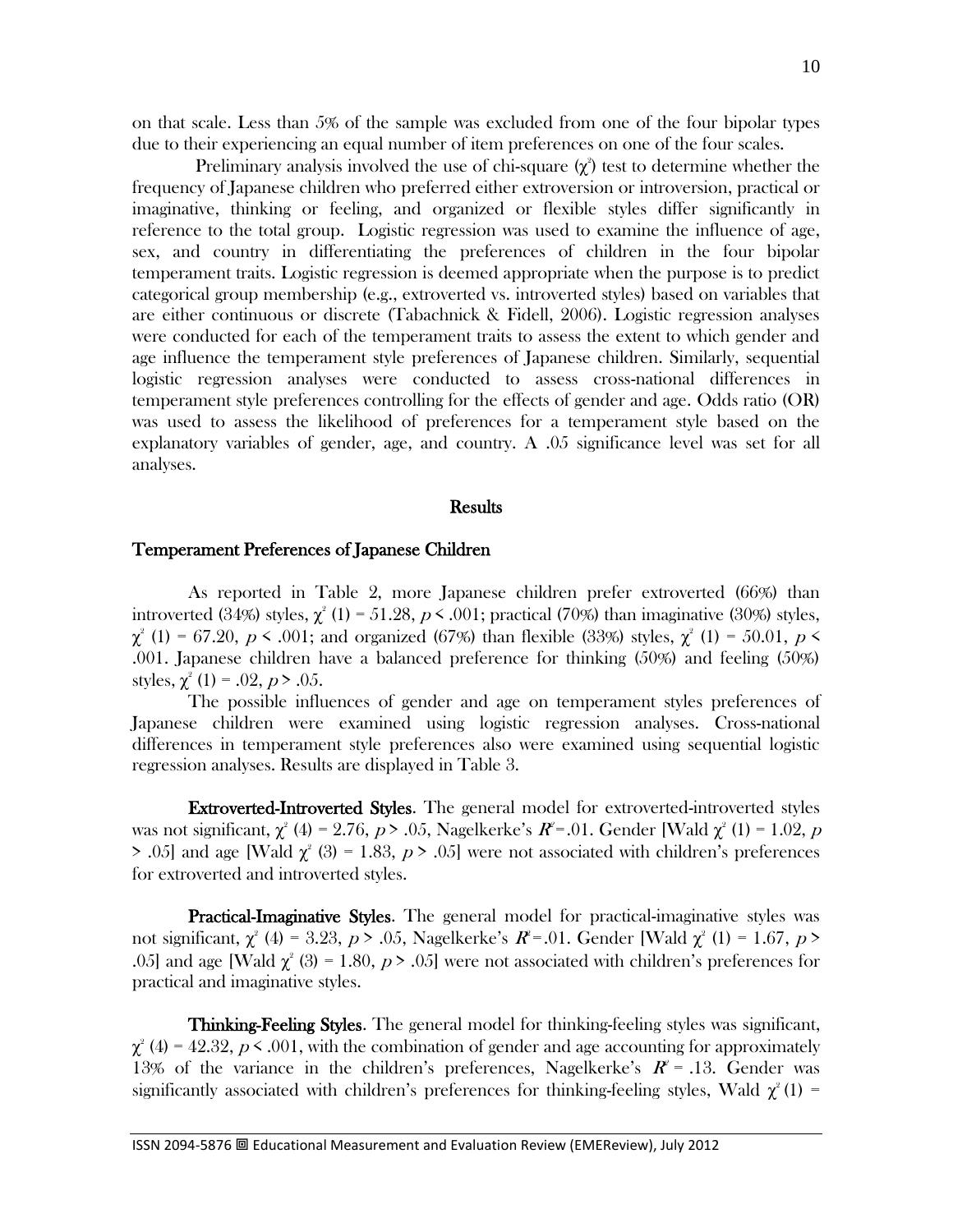$39.78$ ,  $p \leq .001$ . Males are more likely to prefer a thinking style and females are more likely to prefer a feeling style  $(OR = 3.81)$ . Age was not significantly associated with children's preferences for thinking-feeling styles, Wald  $\chi^2(3) = 0.20$ ,  $p > .05$ .

Prediction success indicated that both gender and age correctly classified approximately 64% of children displaying a preference for thinking style and approximately 68% of children displaying a preference for feeling style, with an overall success rate of approximately 66%.

 Organized-Flexible Styles. The general model for organized-flexible styles was significant  $\chi^2$  (4) = 34.61,  $p \le 0.001$ , with the combination of gender and age accounting for approximately 10% of the variance in the children's preferences, Nagelkerke's  $R^2 = .10$ . Gender was significantly associated with children's preferences for organized-flexible styles, Wald  $\chi^2$  (1) = 6.43, p < .05. Compared to females, males are more likely to prefer a flexible type  $(OR = .59)$ . Similarly, age was significantly associated to children's preferences for organized-flexible styles, Wald  $\chi^2$  (3) = 25.67, p < .001. Children ages 9-10 are more likely to prefer an organized style than ages 11-12 (OR = 2.29), 13-14 (OR = 3.19), and 15-16 (OR = 4.26). Preference for a flexible style increases with age.

Prediction success indicated that both gender and age correctly classified approximately 92% of children displaying an organized style and approximately 14% of children displaying a preference for a flexible style, with an overall success rate of approximately 68 %.

|--|--|

|                           | E  | I  | $\mathbf{P}$ | M  | T  | F  | O  | L  |
|---------------------------|----|----|--------------|----|----|----|----|----|
| Japan (N = 493)           |    |    |              |    |    |    |    |    |
| Age 9-10                  | 69 | 31 | 66           | 34 | 50 | 50 | 82 | 18 |
| Age 11-12                 | 67 | 33 | 72           | 28 | 49 | 51 | 67 | 33 |
| Age 13-14                 | 66 | 34 | 71           | 29 | 53 | 47 | 58 | 42 |
| Age 15-16                 | 62 | 38 | 72           | 28 | 51 | 49 | 52 | 48 |
| Male                      | 64 | 36 | 73           | 27 | 67 | 33 | 61 | 39 |
| Female                    | 68 | 32 | 67           | 33 | 35 | 65 | 72 | 28 |
| Total                     | 66 | 34 | 70           | 30 | 50 | 50 | 67 | 33 |
| United States $(N - 500)$ |    |    |              |    |    |    |    |    |
| Age 9-10                  | 48 | 52 | 39           | 61 | 54 | 46 | 83 | 17 |
| Age 11-12                 | 56 | 44 | 41           | 59 | 53 | 47 | 73 | 27 |
| Age 13-14                 | 61 | 39 | 43           | 57 | 51 | 49 | 62 | 38 |
| Age 15-16                 | 55 | 45 | 44           | 56 | 48 | 52 | 53 | 47 |
| Male                      | 56 | 44 | 43           | 57 | 74 | 26 | 62 | 38 |
| Female                    | 55 | 45 | 40           | 60 | 30 | 70 | 75 | 25 |
| Total                     | 56 | 44 | 42           | 58 | 52 | 48 | 69 | 31 |

Temperament Preferences of Children from Japan and the United States for total group, gender, and four age groups (by percent)

Note. E = Extroverted; I = Introverted; P = Practical; M = Imaginative; F = Feeling; O = Organized;  $L =$  Flexible.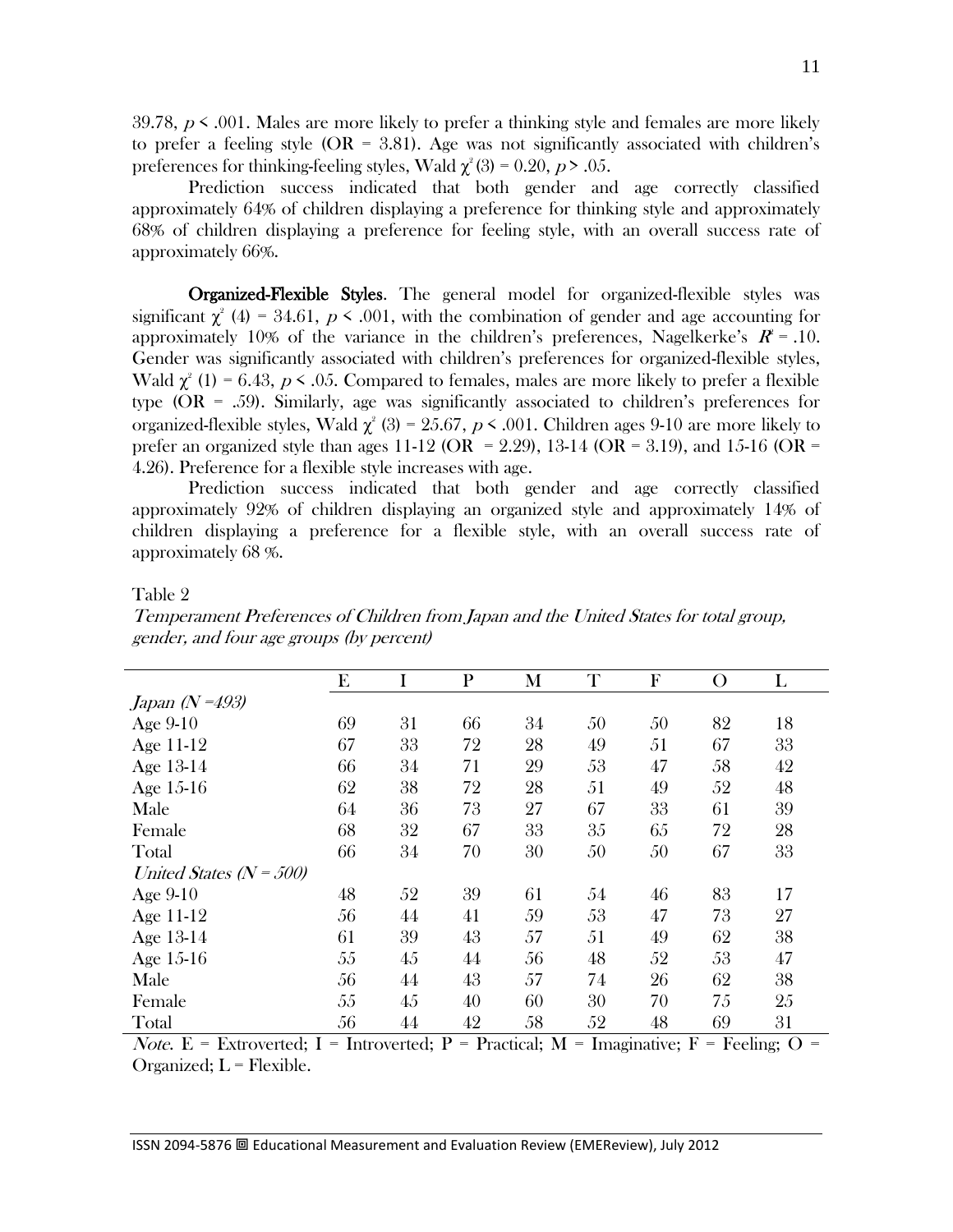## Cross-national Comparisons in Temperament Preferences

A sequential logistic regression analysis was employed to examine the influence of country on each of the four bipolar temperament traits controlling for age and gender. The analysis was conducted in the following manner. In step 1, gender and age were entered in the equation to examine their contribution in differentiating temperament style preferences of children from Japan and the United States. In step 2, country was added to gender and age to examine its unique contribution, if any, in differentiating temperament style preferences over and above that of gender and age.

**Extroverted-Introverted Styles.** The general model from Step 1 was not significant,  $\chi^2$ (4) = 1.26,  $p > .05$ , Nagelkerke's  $R^2 = .00$ . Gender [Wald  $\chi^2$  (1) = 0.50,  $p > .05$ ] and age [Wald  $[\chi^2(3) = 0.80, p > .05]$  were not associated with preferences for these temperament styles.

When country was added in Step 2, the general model was significant,  $\chi^2(5) = 14.04$ ,  $p$  $\leq$  .05, thus indicating that country [Wald  $\chi^2$  (1) = 12.67, p  $\leq$  .001] differentiates children's preferences for extroverted and introverted styles and accounts for virtually all of the variance in the preferences for these styles,  $\Delta$  Nagelkerke's  $R^2 = .02$ . Compared to U.S. children, Japanese children are more likely to prefer an extroverted style (OR = 1.61). Consistent in Step 1, gender [Wald  $\chi^2$  (1) = 0.40, p > .05] and age [Wald  $\chi^2$  (3) = 2.11, p > .05] were not associated with preferences for these temperament styles.

Prediction success indicated that the combination of country, gender, and age in Step 2 correctly classified approximately 100% of children displaying an extroverted style and 0% of children displaying an introverted style, with an overall success rate of approximately 61%.

**Practical-Imaginative Styles.** The general model from Step 1 was not significant,  $\chi^2(4)$ = 3.30, p > .05, Nagelkerke's  $R^2$ =.01. Gender [Wald  $\chi^2$  (1) = 0.83, p > .05] and age [Wald  $\chi^2$  $(3) = 2.57$ ,  $p > .05$  were not associated with preferences for these temperament styles.

When country was added in Step 2, the general model was significant,  $\chi^2(5) = 78.99$ , p  $\leq$  .001, thus indicating that country [Wald  $\chi^2$  (1) = 71.74, p  $\leq$  .001] differentiates children's preferences for practical and imaginative styles and contributes approximately 10% of the variance in the preferences for these styles,  $\Delta$  Nagelkerke's  $R^e$  = .10. Japanese children are more likely to prefer a practical style and U.S. children are more likely to prefer an imaginative style (OR = 3.35). Consistent in Step 1, gender [Wald  $\chi^2$  (1) = 1.65, p > .05] and age [Wald  $\chi^2$  (3) = 1.82,  $p > .05$ ] were not associated with these temperament styles.

Prediction success indicated that the combination of country, gender, and age in Step 2 correctly classified approximately 59% of children displaying a practical style and 70% of children displaying an imaginative style, with an overall success rate of approximately 64%.

**Thinking-Feeling Styles.** The general model from Step 1 was significant,  $\chi^2(4)$  = 137.50,  $p \leq 0.001$ , indicating that the combination of gender and age differentiates children's preferences for thinking and feeling styles and accounts for approximately 19% of the variance in these styles, Nagelkerke's  $R^2 = .19$ . Gender was associated to children's preferences for thinking-feeling styles [Wald  $\chi^2$  (1) = 126.45, p < .001] and age was not [Wald  $\chi^2$  (3) = 0.23, p >. 05]. Males are more likely to prefer a thinking style and females are more likely to prefer a feeling style  $(OR = 5.08)$ .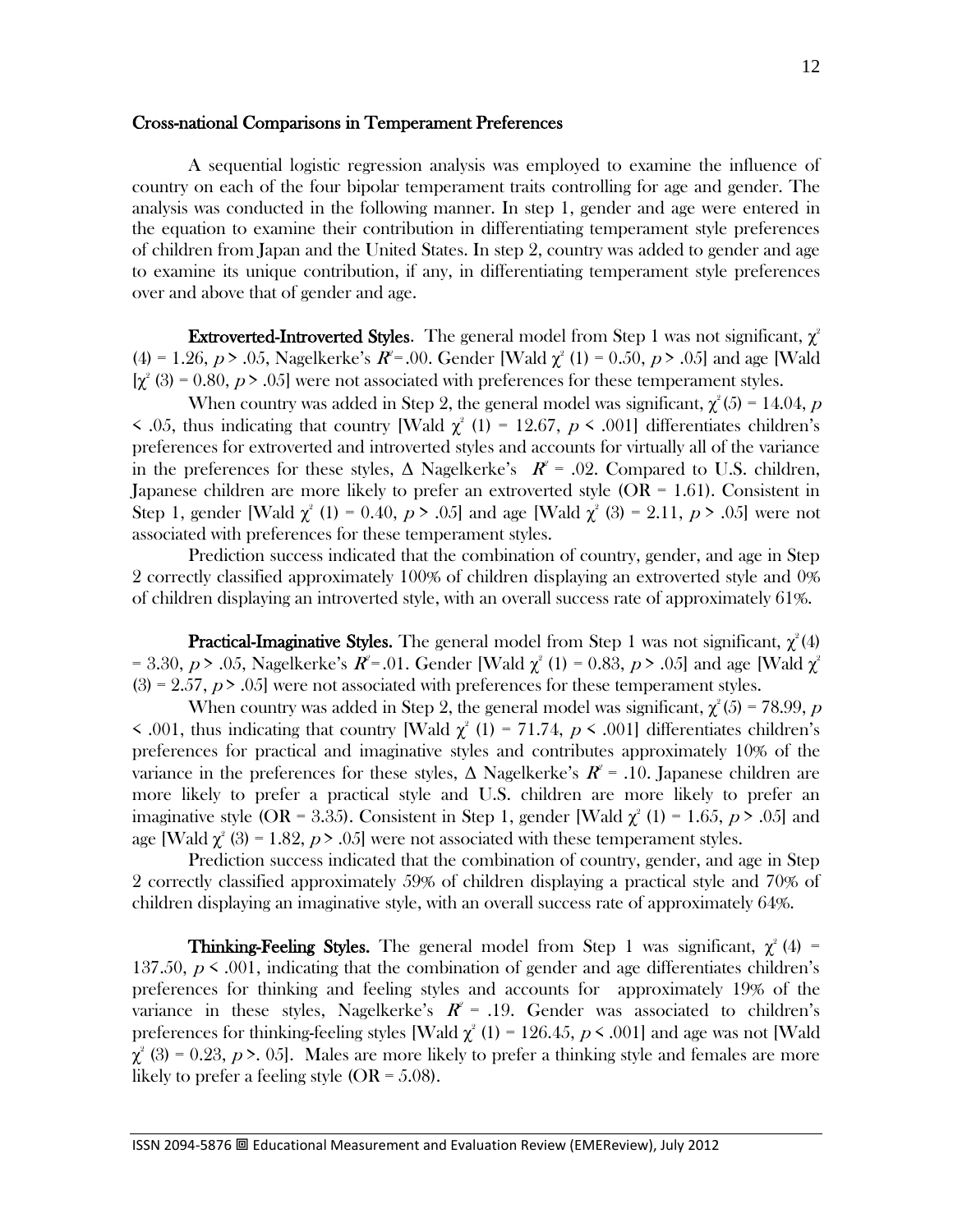When country was added in Step 2, the general model was significant,  $\chi^2(5) = 149.78$ ,  $p \leq 0.001$  However, the variable of country did not contribute to the variance in thinking and feeling styles (Δ Nagelkerke's  $R^e$  = .00). Country [Wald  $\chi^2(1)$  = 0.12, p > .05] and age [Wald  $\chi^2(3) = 0.21$ ,  $p > 0.05$ ] were not significantly associated to children's preferences for these styles. Consistent in Step 1, gender [Wald  $\chi^2$  (1) = 129.39, p < .001] was found to be associated to children's preferences for thinking-feeling styles ( $OR = 5.30$ ). Thus, in both Japan and the United States, males generally prefer thinking while females generally prefer feeling styles.

Prediction success indicated that the combination of country, gender, and age in Step 2 correctly classified approximately 68% of children who display a thinking style and 71% of children who display a feeling style, with an overall success rate of approximately 69%.

**Organized-Flexible Styles.** The general model from Step 1 was significant  $(\chi^2[4])$ 68.03,  $p \leq 0.001$ , thus indicating the combination of gender and age differentiates children's preferences for organized and flexible styles and accounts for approximately 10% of the variance in these styles (Nagelkerke's  $R^2 = .10$ ). Gender was significantly associated with children's preferences for organized-flexible styles, Wald  $\chi^2$  (1) = 16.47, p < .001. Compared to females, males are more likely to prefer a flexible style  $(OR = .56)$ . Similarly, age was significantly associated to children's preferences for organized-flexible styles, Wald  $\chi^2$  (3) = 47.82,  $p \leq 0.001$ . Children ages 9-10 are more likely to prefer an organized style than ages 11- $12$  (OR = 2.04), 13-14 (OR = 3.07), and 15-16 (OR = 4.35).

When country was added in Step 2, the general model also was significant,  $\chi^2(5)$  = 69.26,  $p \le 0.001$ . However, the variable of country did not contribute to the variance in organized and flexible styles ( $\Delta$  Nagelkerke's  $R^2 = .00$ ). Country was not significantly associated with preferences for organized and flexible styles, Wald  $\chi^2(1) = .12$ ,  $p > .05$ . Consistent in Step 1, gender (Wald  $\chi^2[1] = 16.59$ ,  $p \le 0.001$ ) and age (Wald  $\chi^2[3] = 48.11$ ,  $p \le$ .001) were significantly associated to children's preferences for these styles. Prediction success indicated that the combination of country, gender, and age in Step 2 correctly classified approximately 94% of children who display an organized style and 14% of children who display a flexible style, with an overall success rate of approximately 68%.

## **Discussion**

The purpose of this research is to describe temperament style preferences in a sample of Japanese students at four age groups, examine possible gender and age differences among them, and compare their temperament style preferences with children in the U.S. A focus on temperament is important in that these qualities are likely to impact children's learning, family relationships, interpersonal relationships, and formation of values (Keogh, 2003; Kohnstamm, 1987; Lawrence, 1982; Teglasi, 1998b; Thomas, Chess, & Birch, 1968, 1970). Thus, knowledge of children's temperament preferences is essential when understanding their behaviors. When accurately understood, this knowledge can be translated into instructional styles designed to promote learning and minimize behavior difficulties (Horton & Oakland, 1997).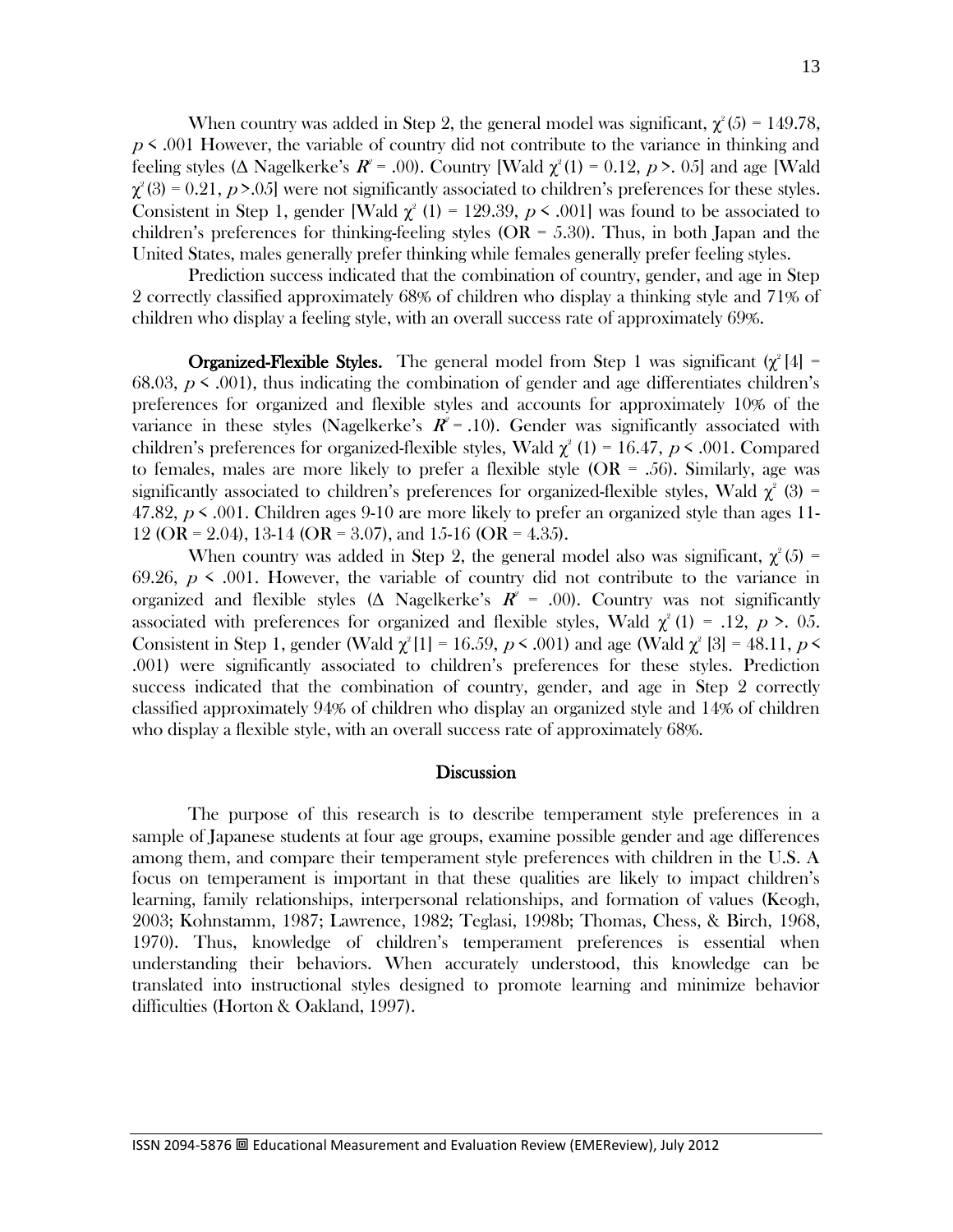Table 3

Summary of Logistic Regression Results

| <b>Variables</b>                      | B       | S.E. | Wald $\chi^2$ | <b>OR</b> | 95% C.I.      |
|---------------------------------------|---------|------|---------------|-----------|---------------|
| Japanese children ( $N = 493$ )       |         |      |               |           |               |
| <b>Extroverted-Introverted Styles</b> |         |      |               |           |               |
| Gender (Female)                       | $-0.19$ | 0.19 | 1.02          | 0.82      | $0.57 - 1.20$ |
| Age                                   |         |      | 1.83          |           |               |
| Practical-Imaginative Styles          |         |      |               |           |               |
| Gender (Female)                       | 0.28    | 0.22 | 1.67          | 1.32      | $0.87 - 2.03$ |
| Age                                   |         |      | 1.80          |           |               |
| Thinking-Feeling Styles               |         |      |               |           |               |
| Gender (Female)                       | 1.34    | 0.21 | $39.78***$    | 3.81      | 2.51-5.77     |
| Age                                   |         |      | 0.20          |           |               |
| Organized-Flexible Styles             |         |      |               |           |               |
| Gender (Female)                       | $-0.53$ | 0.21 | $6.43*$       | 0.59      | $0.40 - 0.89$ |
| Age                                   |         |      | $25.67***$    |           |               |
| 11-12                                 | 0.83    | 0.29 | $8.14***$     | 2.29      | 1.30-4.04     |
| 13-14                                 | 1.16    | 0.31 | $13.65***$    | 3.19      | 1.72-5.89     |
| 15-16                                 | 1.45    | 0.29 | $23.70***$    | 4.26      | 2.38-7.64     |
|                                       |         |      |               |           |               |
| Japan & U.S. Children ( $N = 993$ )   |         |      |               |           |               |
| <b>Extroverted-Introverted Styles</b> |         |      |               |           |               |
| Step 1<br>Gender (Female)             | $-0.09$ | 0.13 | 0.50          | 0.91      | $0.71 - 1.18$ |
| Age                                   |         |      | 0.80          |           |               |
| Step 2                                |         |      |               |           |               |
| Gender (Female)                       | $-0.08$ | 0.13 | 0.40          | 0.92      | $0.71 - 1.19$ |
| Age                                   |         |      | 2.11          |           |               |
| Country                               | 0.47    | 0.13 | $12.67***$    | 1.61      | 1.24-2.09     |
|                                       |         |      |               |           |               |
| Practical-Imaginative Styles          |         |      |               |           |               |
| Step 1                                |         |      |               |           |               |
| Gender (Female)                       | 0.21    | 0.13 | 0.83          | 1.13      | $0.87 - 1.47$ |
| Age                                   |         |      | 2.57          |           |               |
| Step 2                                |         |      |               |           |               |
| Gender (Female)                       | 0.18    | 0.14 | 1.65          | 1.20      | $0.91 - 1.57$ |
| Age                                   |         |      | 1.82          |           |               |
| Country                               | 1.21    | 0.14 | $71.74***$    | 3.35      | 2.53-4.43     |
|                                       |         |      |               |           |               |
| Thinking-Feeling Styles               |         |      |               |           |               |
| Step 1                                |         |      |               |           |               |
| Gender (Female)                       | 1.63    | 0.15 | $126.45***$   | 5.08      | 3.83-6.75     |
| Age                                   |         |      | 0.23          |           |               |
| Step 2                                |         |      |               |           |               |
| Gender (Female)                       | 1.63    | 0.15 | $126.39***$   | 5.08      | 3.83-6.75     |
|                                       |         |      |               |           |               |

14

ISSN 2094-5876 Educational Measurement and Evaluation Review (EMEReview), July 2012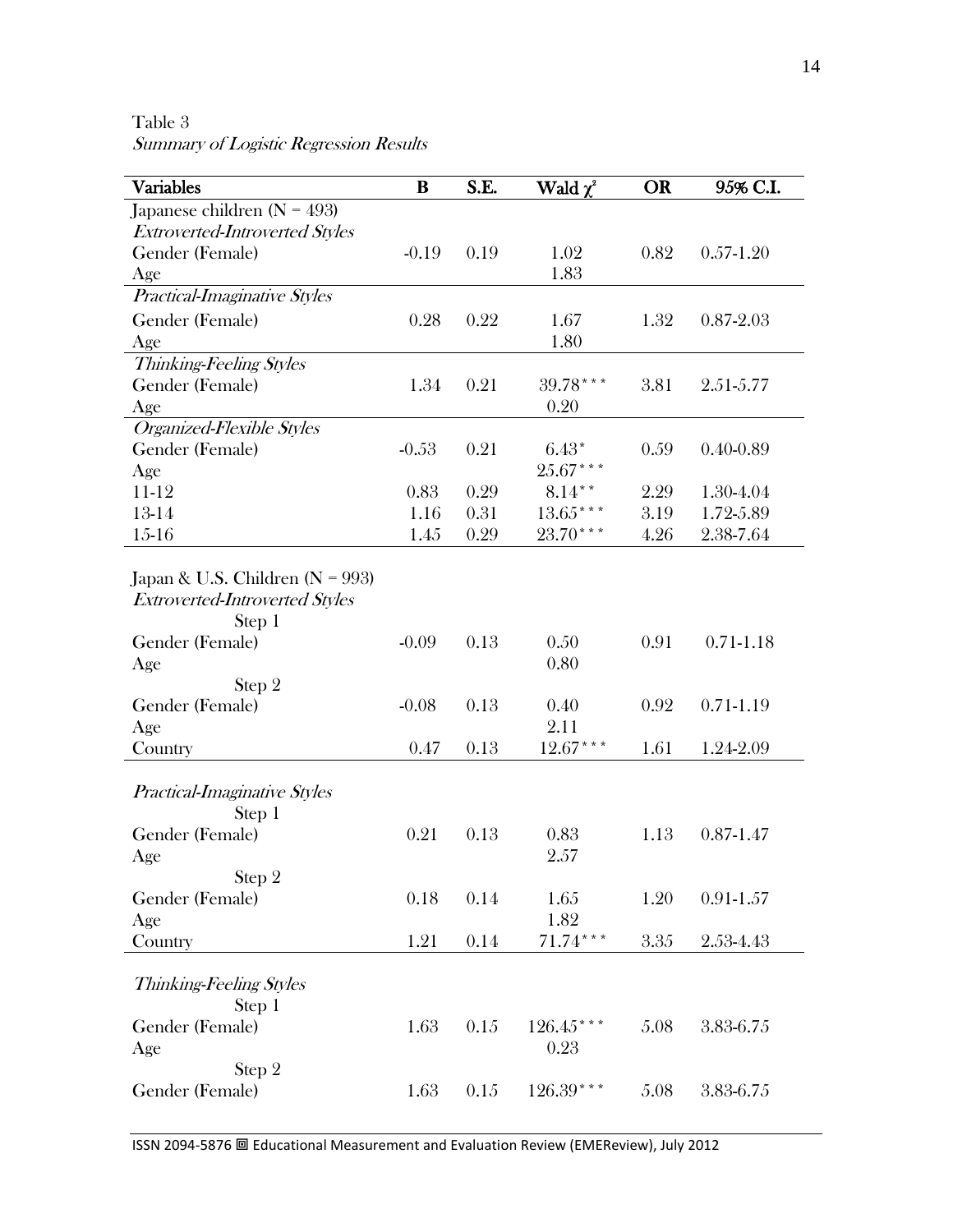| Cont. of Table 3          |         |      |            |      |               |
|---------------------------|---------|------|------------|------|---------------|
| Age                       |         |      | .21        |      |               |
| Country                   | $-0.05$ | 0.15 | .12        | 0.73 | $0.71 - 1.27$ |
|                           |         |      |            |      |               |
| Organized-Flexible Styles |         |      |            |      |               |
| Step 1                    |         |      |            |      |               |
| Gender (Female)           | $-0.58$ | 0.14 | $16.47***$ | 0.56 | $0.42 - 0.74$ |
| Age                       |         |      | $47.82***$ |      |               |
| 11-12                     | 0.71    | 0.29 | $8.14***$  | 2.29 | 1.30-4.04     |
| 13-14                     | 1.16    | 0.31 | $13.65***$ | 3.19 | 1.72-5.89     |
| $15-16$                   | 1.45    | 0.29 | $23.70***$ | 4.26 | 2.38-7.64     |
| Step 2                    |         |      |            |      |               |
| Gender (Female)           | $-0.59$ | 0.14 | $16.59***$ | 0.56 | $0.42 - 0.74$ |
| Age                       |         |      | 47.82***   |      |               |
| 11-12                     | 0.79    | 0.21 | $11.91**$  | 2.07 | 1.37-3.14     |
| 13-14                     | 1.15    | 0.22 | $28.24***$ | 3.17 | 2.07-4.85     |
| $15-16$                   | 1.47    | 0.23 | 42.22***   | 4.34 | 2.79-6.75     |
| Country                   | $-0.16$ | 0.15 | 1.23       | 0.85 | $0.64 - 1.13$ |

Note. β = regression coefficient; S.E. = standard error; OR = odds ratio; C.I. = confidence interval

Reference group: Gender = male; Age = 9-10; Country = U.S.

\*\*\*  $p \le 0.001$  \*\* $p \le 0.001$  \*  $p \le 0.05$ 

General findings indicate that more Japanese children prefer extroverted than introverted, practical than imaginative, and organized than flexible styles. Although their preference for thinking and feeling styles is balanced, gender differences are significant. In general, males prefer thinking and females prefer feeling styles. Gender and age differences are apparent on organized-flexible styles. More females prefer organized style and more males prefer flexible style. Preference for a flexible style increases with age. Cross-national differences are found only on extroverted-introverted and practical-imaginative styles. In contrast to children in the U.S., those in Japan are more likely to prefer extroverted and practical styles.

## Temperament Preferences of Japanese Children

 Extroversion-Introversion Styles. Male and female Japanese children show a discernable preference for an extroverted style, with 66% reflecting this preference. Gender and age differences are not apparent for extroverted and introverted styles. Children who prefer an extroverted style generally are outgoing and are stimulated by the people and conditions in their environment. They prefer to be with others with whom they can openly talk and share their thoughts and feelings, including very personal issues. In contrast, children who prefer an introverted style generally derive their energy from themselves. They prefer to have a few close friends, have a few well-developed interests, and enjoy spending time alone.

The general preference of Japanese children for an extroverted style is supported by information from teachers who describe Japanese students as sociable (i. e., talkative, cheerful, vital, and energetic) and interpersonally supportive (i. e., considerate of others, warm, and responsive)--qualities consistent with an extroverted style (Shimizu, Gjerde, &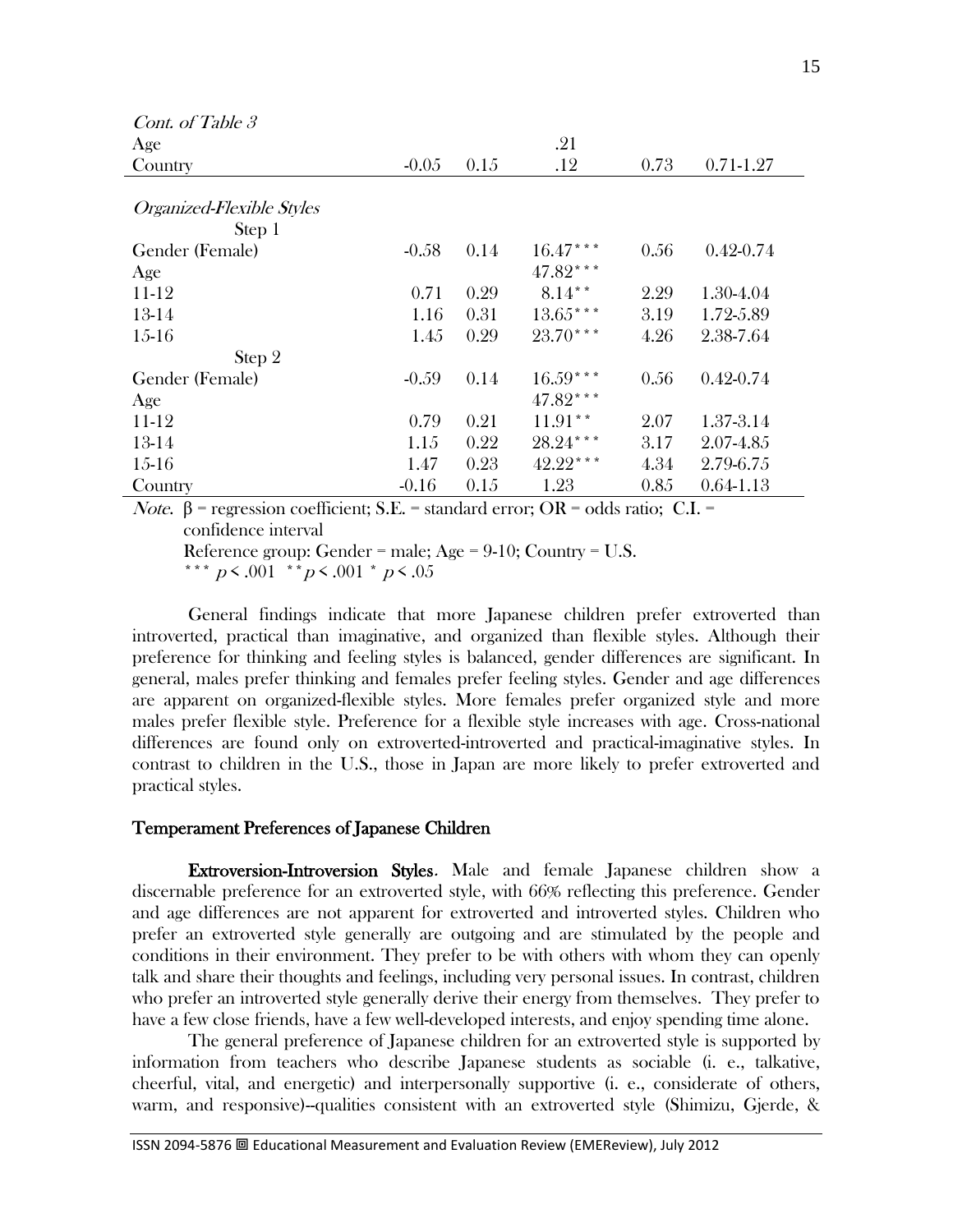Iwamoto, 1988). Japanese students who are extroverted have been described as improving their academic proficiency by employing learning strategies that involve interacting verbally with peers--again qualities consistent with an extroverted style (Wakamoto, 2000). Extroversion also contributes to intercultural adjustment among Japanese high school students (Yashima, 1995).

Practical-Imaginative Styles. Male and female Japanese children show a discernable preference for a practical style, with 70% reflecting this preference. Gender and age differences are not apparent for these styles.

Children who prefer a practical style generally are oriented to current conditions, not the future, and focus their attention on conditions in the environment that appeal to their physical senses. They prefer details, precision, simplicity over complexity, and focus on practical daily events and issues. Practical styles share some features of analytic and fieldindependent learning styles that characterized Japanese students (Oxford & Burry-Stock, 1995).

In contrast, children who prefer an imaginative style prefer theories to facts and focus their attention on generalizations and global concepts. They often base their decisions on intuitive hunches and may overlook details. They enjoy opportunities that allow them to use their imagination and to contribute their unique ideas.

Thinking-Feeling Styles. Japanese children show a balanced preference for thinking and feeling styles. However, gender differences are apparent. Approximately two-thirds of males prefer a thinking style while a similar percent of females prefer a feeling style. Age differences are not apparent.

Whether the origin of temperament preferences is biologically or environmentally rooted has been subject to considerable debate (Joyce, 2010). Most scholars who specialize in temperament believe temperament to be influenced primarily by its biological roots yet may be influenced somewhat by the environment and personal choices (Bates & Wachs, 1994; Goldsmith, et al., 1987; Kagan, 1994; Keogh, 2003; Oakland, Glutting, & Horton, 1996 ).

Thus, thinking-feeling preferences are assumed to be largely inherent and thus influence gender role preferences. For example, the finding that differences in thinkingfeeling preferences occur during infancy support prevailing theory among temperament scholars that its origin mainly is biological, not cultural (Rothbart, Ahadi, & Evans, 2000).

We recognize that some scholars believe gender differences in thinking-feeling styles may be attributed to gender role expectations found in Japanese culture (Sugihara & Kasturada, 2000). These roles characterize Japanese males as competitive, objective and analytical--traits typical of people with strong a preference for thinking style. In contrast, Japanese females generally are characterized as affectionate and sensitive to other's feelings. However, we advance the belief that the Japanese culture may reflect and reinforce biologically-based temperament, including thinking-feeling, rather than originating from its culture.

Organized-Flexible Styles. Japanese children show a discernable preference for an organized style, with 67% reflecting this preference. Gender and age differences are apparent. Females generally prefer an organized style (72%), and relatively more males (39%) than females (28%) prefer a flexible style. Age preferences for an organized style decline linearly.

Children who prefer an organized style like to make decisions as soon as possible and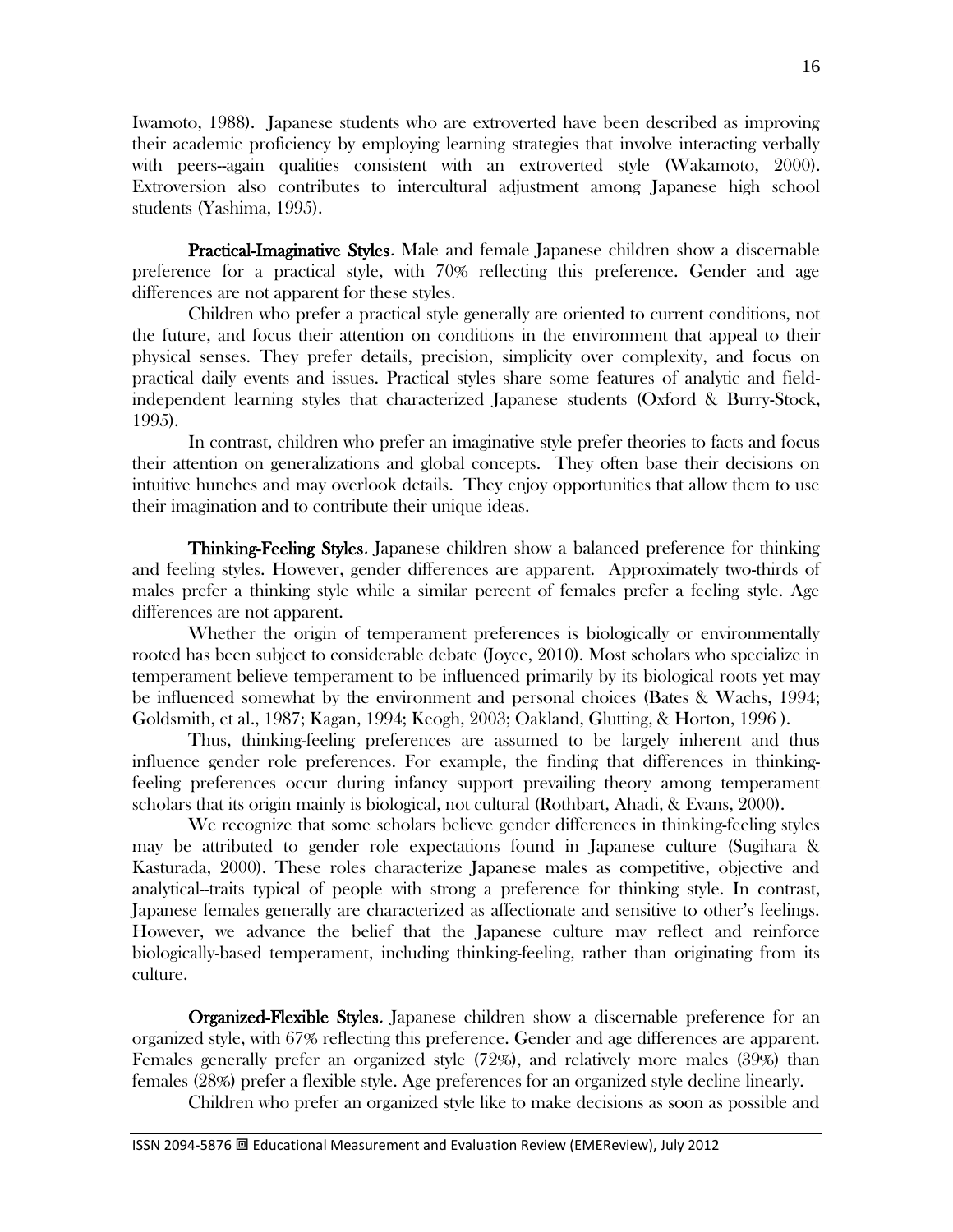prefer structure and organization. They generally prefer structured and organized setting and tend to be persistent. The preferences for organized style among Japanese children is consistent with the description that Japanese students generally are orderly, organized, and rely on plans (Oxford & Burry-Stock, 1995). Moreover, this orientation to an organized style is assumed to be reinforced by the Japanese culture, given its emphasis on process over product. That is, the process by which work is completed may be more important than the resulting product. Hence, Japanese teachers have been described as motivating students to achieve by encouraging them to follow and perfect desired processes (White, 1987).

In contrast, children who prefer flexible styles delay decision-making as long as possible and feel that they never have sufficient information to make decisions. They prefer a flexible, open schedule, enjoy surprises, and adapt well to new situations. They may not respond well to externally imposed rules and regulations. The tendency to prefer flexible styles as children become older may be related to a developmental trajectory (Bassett & Oakland, 2009).This developmental trajectory also includes a desire for increased autonomy and sense of responsibility together with adult expectations for higher levels of adaptive behaviors. Additionally, the finding that Japanese males are more likely than females to prefer a flexible style is consistent with other literature (Bassett & Oakland, 2009; Costa & MacCrae, 1992; Hammer & Mitchel, 1996). Males generally prefer fewer externally imposed rules while females generally are more willing to accept them for themselves and expect them from others.

#### Cross-national Comparisons in Temperament Preferences

 Children from Japan and the U.S. display similar preferences for organized-flexible styles: both prefer organized over flexible styles. They have a balanced preference for thinking-feeling styles. They differ on extroverted-introverted and practical-imaginative styles. More Japanese than U.S. children prefer extroverted and practical styles.

Children from 12 of the 16 countries on which we have similar data also show a general preference for an extroverted style: Australia (Oakland, Faulkner, & Bassett, 2005), Costa Rica (Oakland & Mata, 2007), Greece (Oakland & Hatzichristou, 2010), India (Oakland, Singh, Callueng, & Goen, 2011), Pakistan (Oakland, Callueng, Rizwan, & Aftab, 2011), People's Republic of China (Oakland & Lu, 2006), Romania (Oakland, Illiescu, Dinca, & Dempsey, 2009), Samoa (Callueng, Lee Hang, Gonzales, Ling-So'o, & Oakland, 2011), South Korea (Oakland & Lee, 2010), United States (Bassett & Oakland, 2009), Venezuela (Leon et al, 2009), and Zimbabwe (Oakland, Mpofu, & Sulkowski, 2007). Thus, the children from most countries share these preferences shown by Japanese children.

 Children from 12 countries also show a general preference for a practical style: Gaza (Oakland, Alghorani, & Lee, 2006), Greece (Oakland & Hatzichristou, 2010), Hungary (Katona & Oakland, 2000), India (Oakland, Singh, Callueng, & Goen, 2011), Nigeria (Oakland, Mogaji, & Dempsey, 2006), Pakistan (Oakland, Callueng, Rizwan, & Aftab, 2011), People's Republic of China (Oakland & Lu, 2006), Romania (Oakland, Illiescu, Dinca, & Dempsey, 2009), Samoa (Callueng, Lee Hang, Gonzales, Ling-So'o, & Oakland, 2011), South Africa (Oakland & Pretorisus, 2009), Venezuela (Leon et al, 2009), and Zimbabwe (Oakland, Mpofu, & Sulkowski, 2007).

Children in eight countries generally prefer a thinking style while children in six countries generally prefer a feeling style. Gender differences on thinking-feeling styles, with males more likely to prefer thinking and females more likely to prefer feeling styles, are more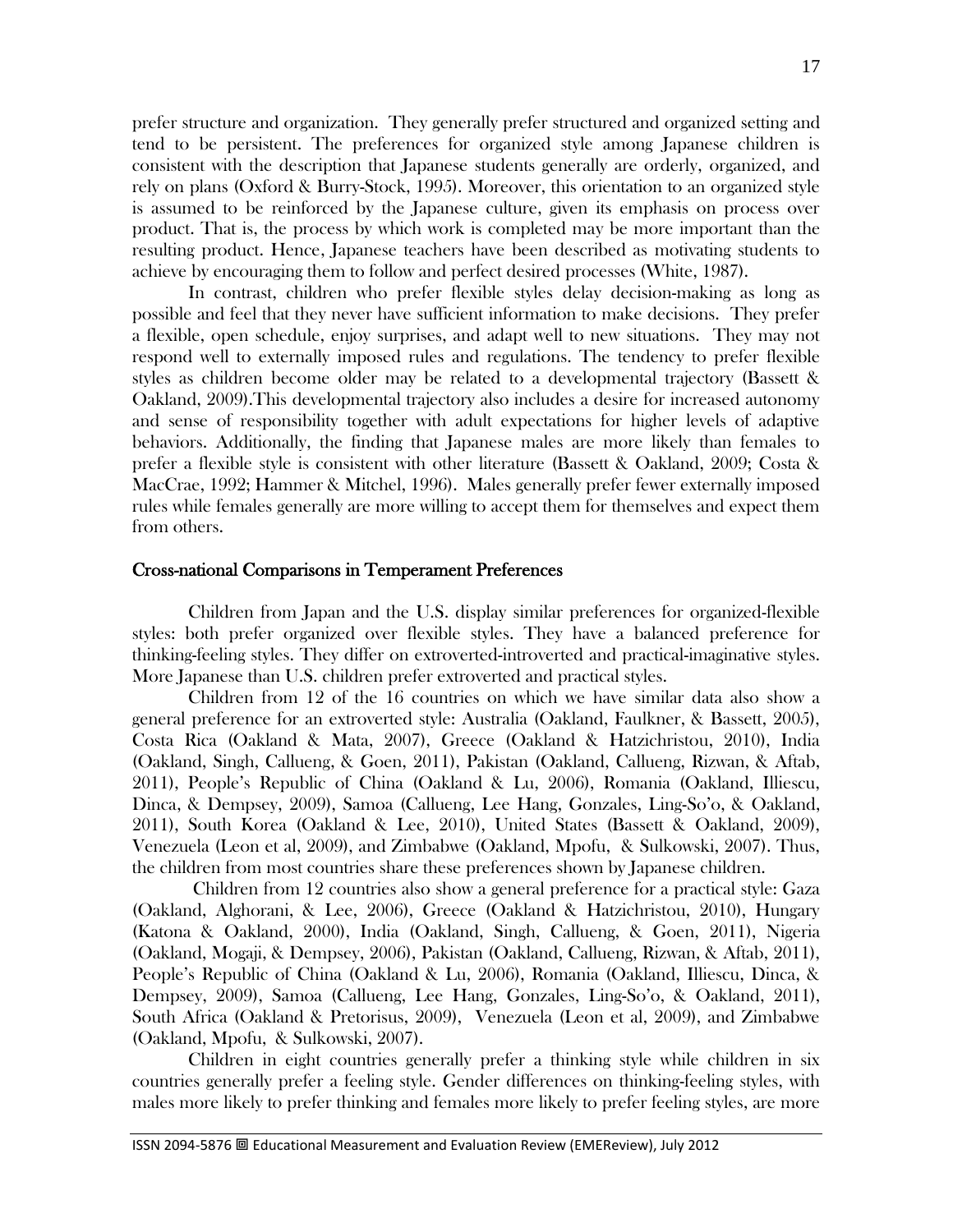common among children from Australia (Oakland, Faulkner, & Bassett, 2005), Costa Rica (Oakland & Mata, 2007), Greece (Oakland & Hatzichristou, 2010), Nigeria (Oakland, Mogaji, & Dempsey, 2006), Pakistan (Oakland, Callueng, Rizwan, & Aftab, 2011), People's Republic of China (Oakland & Lu, 2006), Romania (Oakland, Illiescu, Dinca, & Dempsey, 2009), South Africa (Oakland & Pretorisus, 2009), United States (Bassett & Oakland, 2009), Venezuela (Leon et al, 2009).

Children from all countries with the exception of South Korea (Oakland & Lee, 2010) also show a general preference for an organized style—albeit with more males than females preferring a flexible style. Moreover, similar to the data on Japanese children, children in most countries show an early and strong preference for an organized style, one that decreases with children's age.

#### Implications of Temperament Preferences

This study contributes to existing literature on temperament style preferences in Japanese population, most especially extending the application of temperament styles theory in Japanese children and youth. Knowledge of temperament styles can provide meaningful ideas to enhance self-understanding and personal performance. Application of temperament styles is multi-faceted (Joyce, 2010). Temperament qualities impact school achievement (Keogh, 2003; Horton & Oakland, 1997). Thus, the proper use of temperament styles can promote academic/educational experiences of students through curriculum planning, academic intervention, classroom management, and teaching/learning strategies. More broadly, knowledge of temperament promotes the attainment of goodness-of-fit or matching preferred temperament preferences of students and teachers in classroom setting. Students' educational experiences are expected to be more successful when teachers align their teaching approaches and practices to the temperament styles of their students.

Temperament preferences are associated with non-pathological social-emotional functioning (Keogh, 2003). They convey psychological strengths and resources of children that can suggest practical and personalized approaches for mental health professionals in schools and other clinical settings that assist children and youth to manage their difficulties and problems. For example, Japanese children who prefer extroverted style may benefit from group interventions and those who prefer introverted style may benefit from more individualized interventions. The findings on gender and age differences in temperament styles of Japanese children can be incorporated into intervention planning. For example, given their thinking style preferences, use of cognitive restructuring through cognitivebehavioral interventions may be more appealing to Japanese males. Scaffolding and the use of homework in counseling benefit Japanese children who prefer organized styles, especially the younger children. In contrast, older Japanese children who display a proclivity for a flexible style may benefit from a less directive and eclectic approach to counseling.

Cross-national research on temperament preferences of can provide additional explanation to the idea that temperament may be tempered by the environment and cultural choice. Temperament preferences become more defined and stable through the process of enculturation and accommodation, an idea that is associated with culture as constitutive of behavior (Miller, 1999).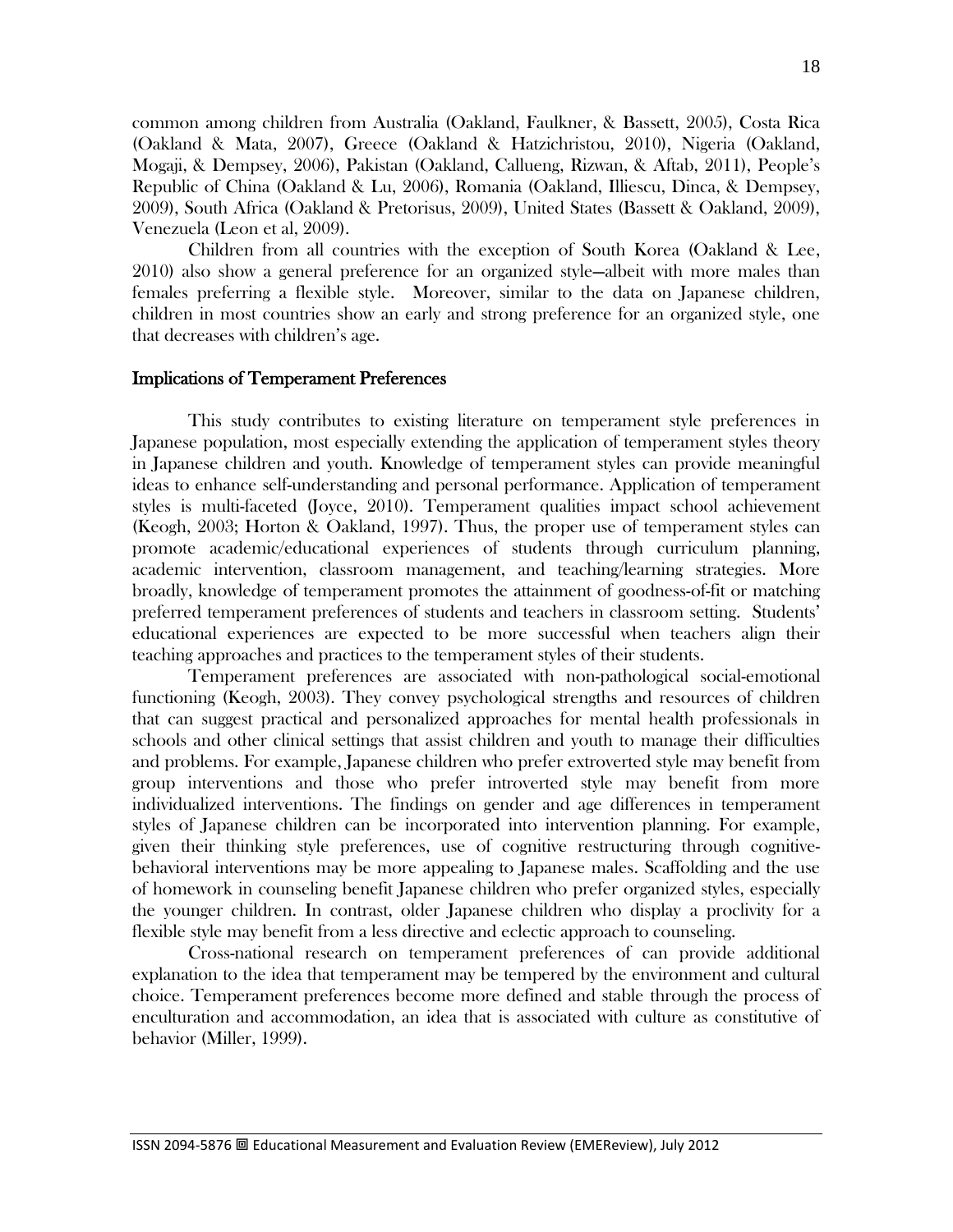# Limitations and Future Research

 This is the first known report of temperament styles among Japanese children. The availability of current data from other temperament style studies of Japanese children and adults would allow us to examine the reliability of these finding and further trace possible gender and age trends (e.g. those seen in thinking-feeling and organized-flexible styles). Moreover, Japanese children living in Miyakonojo in the southern Kyushu region may not be representative of Japanese children generally. Additional research using the Japanese adapted version of the SSQ with children in other regions of Japan also is encouraged. Lastly, temperament scales developed in the light of Japanese culture and standardized on Japanese children may be preferable to those that are adapted for use in this country.

## References

- Achenbach, T. M., & Rescorla, L. A. (2007). Multicultural understanding of child and adolescent psychopathology: Implications for mental health assessment. New York: Guilford.
- Bassett, K. (2005). Nature, nurture, and temperament: Comparisons of temperament styles displayed by U.S. students. Doctoral dissertation, University of Florida. Dissertation Abstracts International, 122(101/A), 8993.
- Bassett, K., & Oakland, T. (2009). Temperament preferences for children ages 8 through17 in a nationally represented sample. In J. Kaufman (Ed). Intelligent testing: Integrating psychological theory and clinical practice (pp. 30-52). Boston: Cambridge University Press.
- Bates, J. E., & Wachs, T. D. (Eds.), (1994) Temperament: Individual differences of the interface of biology and behavior. Washington DC: American Psychological Association.
- Benson, N., Oakland, T., & Shermis, N. (2009) Cross-national invariance of children's temperament. Journal of Psychoeducational Assessment, <sup>27</sup>, 3-16.
- Berry, J. W. Poortinga, Y. H., Segall, M. H., & Dasen, P. R. (1992). Cross-cultural psychology: Research and applications. Cambridge: Cambridge University Press.
- Buss, A. H., & Plomin, R. (1984). Temperament: Early developing personality traits. Hillsdale, NJ: Erlbaum.
- Byrne, B. M., Oakland, T., Leong, F. T. L., van de Vijver, F. J. R., Hambleton, R. K., Cheung, F. M., & Bartram, D. (2009). A critical analysis of cross-cultural research and testing practices: Implications for improved education and training in psychology. Training and Education in Professional Psychology, <sup>3</sup>, 94-105.
- Callueng, C. M., Lee Hang, D. M., Gonzales, R. C., Ling-So'o, A. C., & Oakland, T. D. (2011). Temperament styles of children from Samoa and the United States. Educational Measurement and Evaluation Review, 2, 18-34.
- Gjerde, P. F., & Shimizu, H. (1995). Family relationship and adolescent development in Japan: A family-systems perspective on the Japanese family. Journal of Research on Adolescence, <sup>5</sup>(3), 281-318.
- Goldsmith, H. H., Buss, A. H., Plomin, R., Rothbart, M. K., Thomas, A., Chess, S., Hinde, R. A., & McCall, R. B. (1987). Roundtable: What is temperament? Four approaches. Child Development, 58, 505-529.
- Hall, C. S., & Lindzey, G. (1978). *Theories of personality* ( $3<sup>rd</sup>$  ed.). New York: Wiley.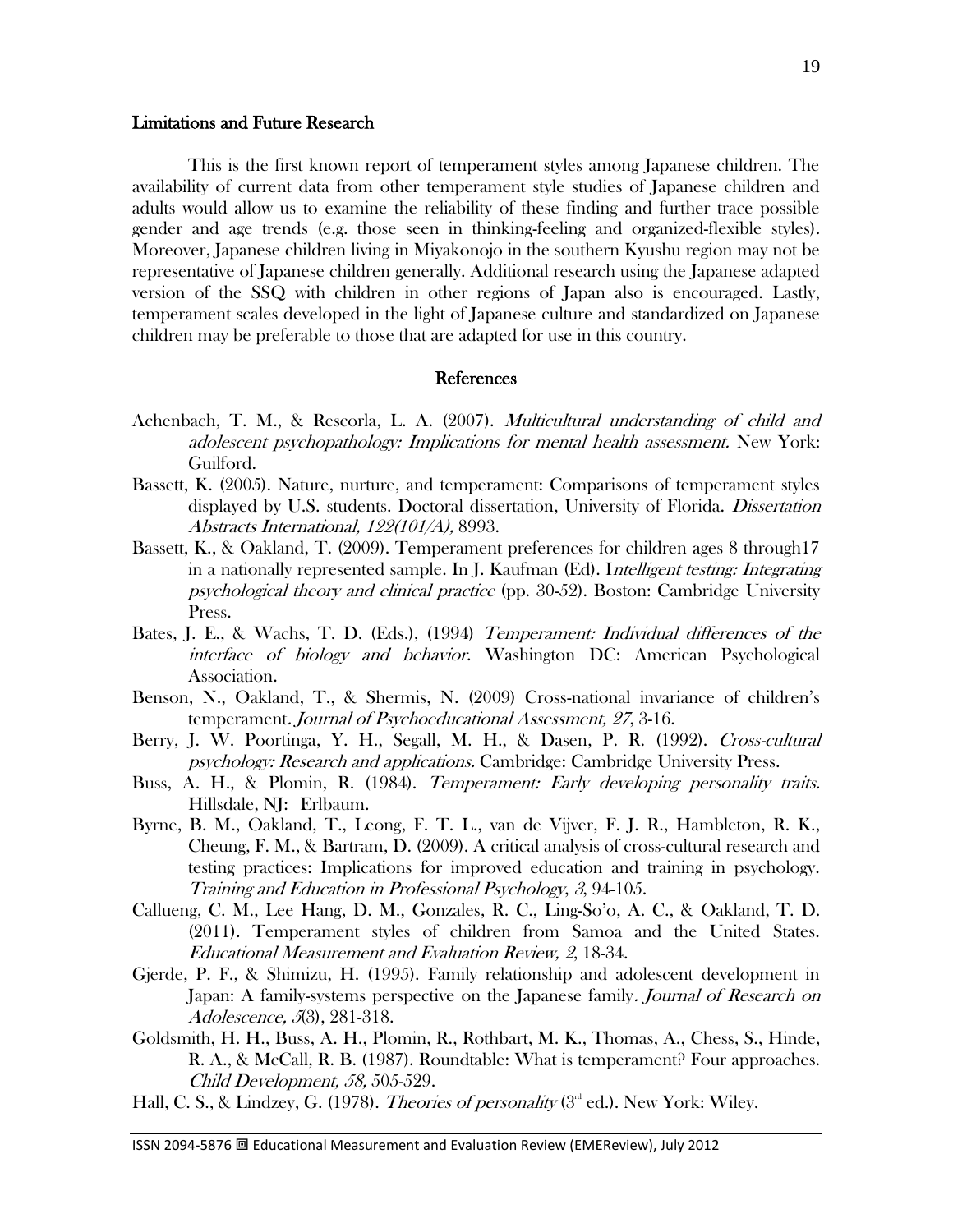- Hall, J., & Altmaier, E. (Eds.) (2008). *Global promise: Quality assurance and accountability* in profesional psychology. New York: Oxford University Press.
- Hambleton, R. K., Spielberger, C., & Merenda, P. (eds.) (2005). Adapting Educational and Psychological Tests for Cross-Cultural Assessment. Hillsdale, NJ: Lawrence-Erlbaum.
- Hammer, A. L., & Mitchell, W. D. (1996). The distribution of MBTI types in the U.S. by gender and ethnic group. Journal of Psychological Type, 37, 2-15.
- Hofstede, G. (1980). Culture's consequences: International differences in work-related values. Beverly Hills, CA: Sage.
- Horton, C., & Oakland, T. (1997). Student Styles Questionnaire classroom application booklet. San Antonio, TX: The Psychological Corporation.
- Iwawahi, S., Hertzog, C., Hooker, K., & Lerner, R. (1985). The structure of temperament among Japanese and American young adults. International Journal of Behavioral Development, 8, 217-237.
- Joyce, D. (2010). Essentials of temperament assessment. New York: Wiley.
- Joyce, D., & Oakland, T. (2005). Temperament differences among children with conduct disorder and oppositional defiant disorder. The California School Psychologist, 10, 125-136.
- Jung, C. G. (1946). Psychological types (H.G. Baynes, Trans.). New York: Harcourt. (Original work published 1921).
- Jung, C. G. (1953). Two essays on analytical psychology. (R.F.C. Hull, Trans.). New York: Pantheon Books. (Original work published 1943)
- Jung, C. G. (1959). The archetypes and the collective unconscious. In Collected works. Vol. 9, Part I. Princeton University Press. (Original work published 1936-1955).
- Jung, C. G. (1971). *Psychological types.* (R. F. C. Hull, Revision of Trans. By H. G. Baynes). Princeton, NJ: Princeton University Press. (Original work published 1921).
- Kagan, J. (1998). Biology and the child. In W. Damon (Series Ed.) & N. Eisenberg (Vol. Ed.), Handbook of child psychology: Vol. 3. Social, emotional, and personality development (5th ed., pp.105-176). New York: Wiley.
- Kagan, J. (1989). Temperamental contributions to social behavior. American Psychologist, 44, 668-674.
- Kagan, J. (1994a). Galen's prophecy: Temperament in human nature. New York: Basic Books.
- Kagan, J. (1994b). Inhibited and uninhibited temperaments. In W. B. Carey & S. C. McDevitt, (Eds.), Prevention and early intervention: Individual differences as risk factors for the mental health of children (pp. 35-41). New York: Brunner Mazel.
- Katona, N., & Oakland, T. (2000). The development of temperament in Hungarian children. Hungarian Journal of Psychology, 1, 17-29.
- Keisey, D., & Bates, M. (1978). Please understand me: Character and temperament types. Del mar, CA: Prometheus Nemesis Book, Co.
- Keirsey, D. (1998). The Keirsey Temperament Sorter-II. Del Mar, CA: Prometheus Nemesis.
- Keogh, B. (2003). Temperament in the classroom. New York: Brooks Publishing.
- Lawrence, G. (1982). People types and tiger stripes: A practical guide to learning styles (2nd ed.) Gainesville, Florida: Center for Applications of Psychological Type.
- Leon, C., Oakland, T., Wei, Y., & Berrios, M. (2009). Venezuelan children's temperament styles and comparison with their United States peers. Revista Interamericana de Psicología/Interamerican Journal of Psychology, 43, 407-415.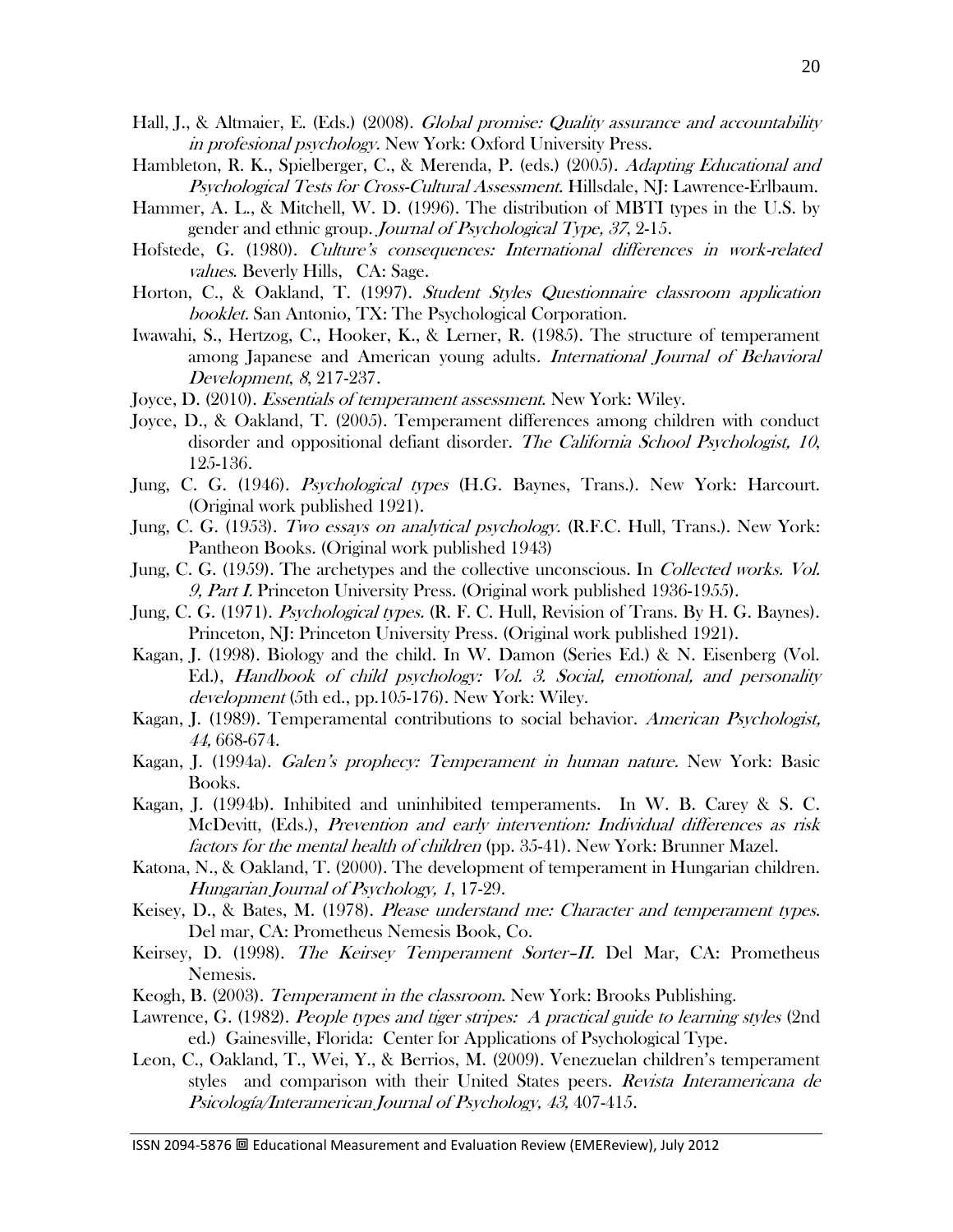- Lermer, R. M., Palermo, M., Spiro, A., & Nesselroade, J. R. (1982). Assessing the dimensions of temperamental individuality across the life-span: The Dimensions of Temperament Survey (DOTS). Child Development, 53, 149-159.
- Macdaid, G., McCaulley, M., & Kainz, R. (1991). Atlas of type tables. Gainesville, FL: Center for the Application of Psychological Types.
- McCrae, R. R., & Costa, P.T., Jr. (1997). Personality trait structure as a human universal. American Psychologist, 52(5), 509-516.
- Meisgeier, C. H., & Murphy, E. (1987). Murphy- Meisgeier Type Indicator for Children manual. Palo Alto, CA: Consulting Psychologists Press.
- Miller, J. (1999). Cultural psychology: Implications for basic psychological theory. Psychological Science, 10(2), 85-91.
- Murphy, E. & Meisgeier, C. H. (2008). A guide to the development and use of *Murphy*-Meisgeier Type Indicator for Children. Gainesville, FL: Center for Applications of Psychological Type.
- Myers, I. B., McCaulley, M. H. (1985). *Manual: A guide to the development and use of the* Myers-Briggs Type Indicator. Palo Alto, CA: Consulting Psychologists Press.
- Myers, I. B., McCaulley, M. H., Quenk, N. L. and Hammer, A. L. (1998) *MBTI: Manual:* A Guide to the Development and Use of the Myers-Briggs Type Indicator. Palo Alto, CA: Consulting Psychologists Press.
- Oakland, T., Callueng, C. Rizwan, M., & Aftad, S. (2011). Temperament styles of Children from Pakistan and the United States. . School Psychology International, 33(2), 207- 222.
- Oakland, T., Glutting, J., & Horton, C. (1996). Student Styles Questionnaire. San Antonio, TX: The Psychological Corporation.
- Oakland, T., Stafford, M., Horton, C., & Glutting, J. (2001). Temperament and vocational preferences: Age, gender, and racial-ethnic comparisons, Journal of Career Assessment, 9, 297-314.
- Oakland, T., Banner, D., & Livingston, R. (2000) Temperament-based learning styles of visually impaired children. Journal of Visual Impairment and Blindness, January, 26- 33.
- Oakland, T., Joyce, D., Horton, C., & Glutting J. (2000). Temperament-based learning styles of male and female gifted and non-gifted children. Gifted Child Quarterly, <sup>44</sup>, 183- 189.
- Oakland, T. Faulkner, M., & Bassett, K. (2005). Temperament styles of children from Australia and the United States, Australian Educational and Developmental Psychologist, 19, 35- 51.
- Oakland, T., Alghorani, M. A., & Lee. D. H. (2006). Temperament-based learning styles of Palestinian and US children. School Psychology International, 28, 110-128.
- Oakland, T., Mogaji, A., & Dempsey, J. (2006). Temperament Styles of Nigerian and U.S. Children. Journal of Psychology in Africa, 16, 27-34.
- Oakland, T. & Lu, L. (2006). Temperament styles of children from the People's Republic of China and the United States. School Psychology International, 27, 192-208.
- Oakland, T., & Mata, A. (2007) Temperament styles of children from Costa Rica and the United States. Journal of Psychological Type, 67, 91-102.
- Oakland, T., Mpofu, E., & Sulkowski, M. (2007). Temperament styles of Zimbabwe and U.S. children. Canadian Journal of School Psychology, 21, 139-153.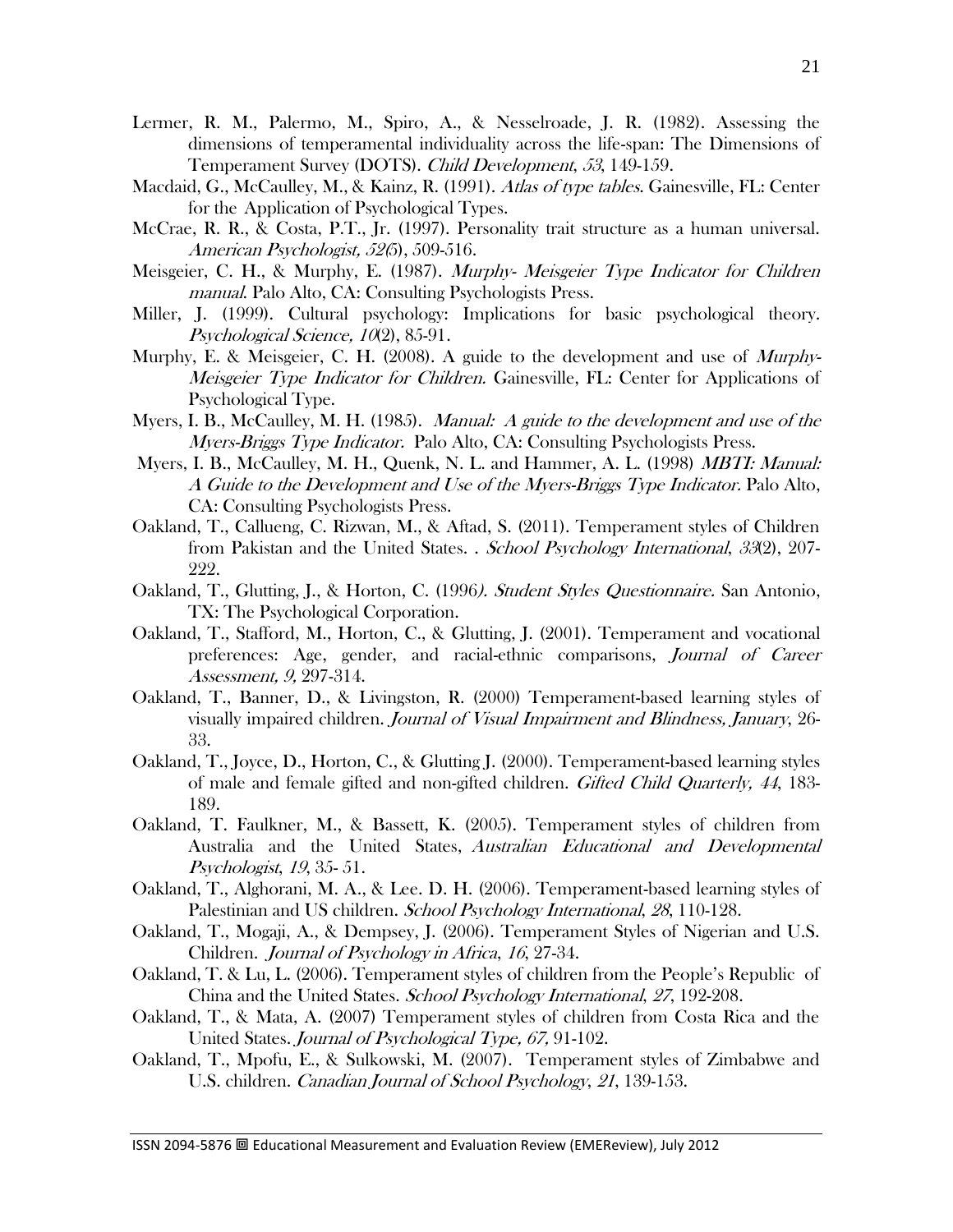- Oakland, T. Illiescu, D., Dinca, M., & Dempsey, A. (2009). Temperament styles of Romanian children. Psihologia Sociala, <sup>22</sup>, 70-84.
- Oakland, T., & Lee, D. H. (2010) Temperament styles of children from South Korea and the United States. School Psychology International, 14, 77-94.
- Oakland, T. & Hatzichristou, S, (2007) Temperament styles of children from Greece and the United States. School Psychology International, 31(4), 422-437.
- Oakland, T. & Pretorius, J. (2009). Temperament styles of children from South Africa and the United States. School Psychology International, <sup>29</sup>, 627-639.
- Oakland, T., Singh, K, Callueng, C., & Goen, A. (2011). Temperament styles of Indian and U.S. children. School Psychology International, <sup>32</sup>(6), 655-670.
- Oxford, R., & Nuby, J. (1998). Learning style preferences of Native American and African American secondary students. *Journal of Psychological Type, 44, 5*-19.
- Oxford, R. L., & Burry-Stock, J. A. (1995). Assessing the use of language learning strategies worldwide with ESL/EFL version of the Strategy Inventory for Language Learning (SILL). System, <sup>23</sup>(2), 153-175.
- Plomin, R., & Dunn, J. (1986). The study of temperament: Changes, continuities, and challenges. Hillsdale, NJ: Erlbaum.
- Rothbart, M. K., Ahadi, S. A., & Evans, D. E. (2000). Temperaments and Personality: Origins and outcomes. Journal of Personality and Social Psychology, 78(1), 122-135.
- Rothbart, M. K., & Jones, L. B. (1998). Temperament, self-regulation, and education. *School* Psychology Review, 27, 479-491.
- Shimizu, H., Gjerde, P. F., & Iwamoto, N. (1988). Q-bunrui ni yo ru kodomo no Seikakusokutei [Personality descriptions of children using the Q-sort method]. Journal of Saitama University, 37, 29-36.
- Stafford, M., & Oakland, T. (1996a). Validity of temperament constructs using the Student Styles Questionnaire: Comparisons for three racial-ethnic groups. Journal of Psychoeducational Assessment, 14, 109-120.
- Stafford, M., & Oakland, T. (1996b). Racial-ethnic comparisons of temperament constructs for three age groups using the Student Styles Questionnaire. Measurement and Evaluation in Counseling and Development, 19(2), 100-110.
- Strelau, J., & Angleitner, A. (1994). Cross-cultural studies on temperament: Theoretical considerations and empirical studies based on the Pavlovian temperament survey. Personality and Individual Differences, 16(2), 331-342.
- Sugihara, Y., & Katsurada, E. (2000). Gender-role personality traits in Japanese culture. Psychology of Women Quarterly, 24, 309-318.
- Tabachnick, B. G., & Fidell, L. S. (2006). Using multivariate statistics  $(3<sup>nd</sup> ed.)$ . New York: Harper Collins.
- Teglasi, H. (1998a). Introduction to the mini-series: Implications of temperament for the practice of school psychology. School Psychology Review, 27, 475-478.
- Teglasi, H. (1998b). Temperament constructs and measures. School Psychology Review, 27, 564-585.
- Thomas, A., & Chess, S. (1977). Temperament and development. New York: Brunner/Mazel.
- Wakamoto, N. (2000). Language learning strategy and personality variables: Focusing on extroversion and introversion. International Review of Applied Linguistics in Language Teaching, 38(1), 71-81.